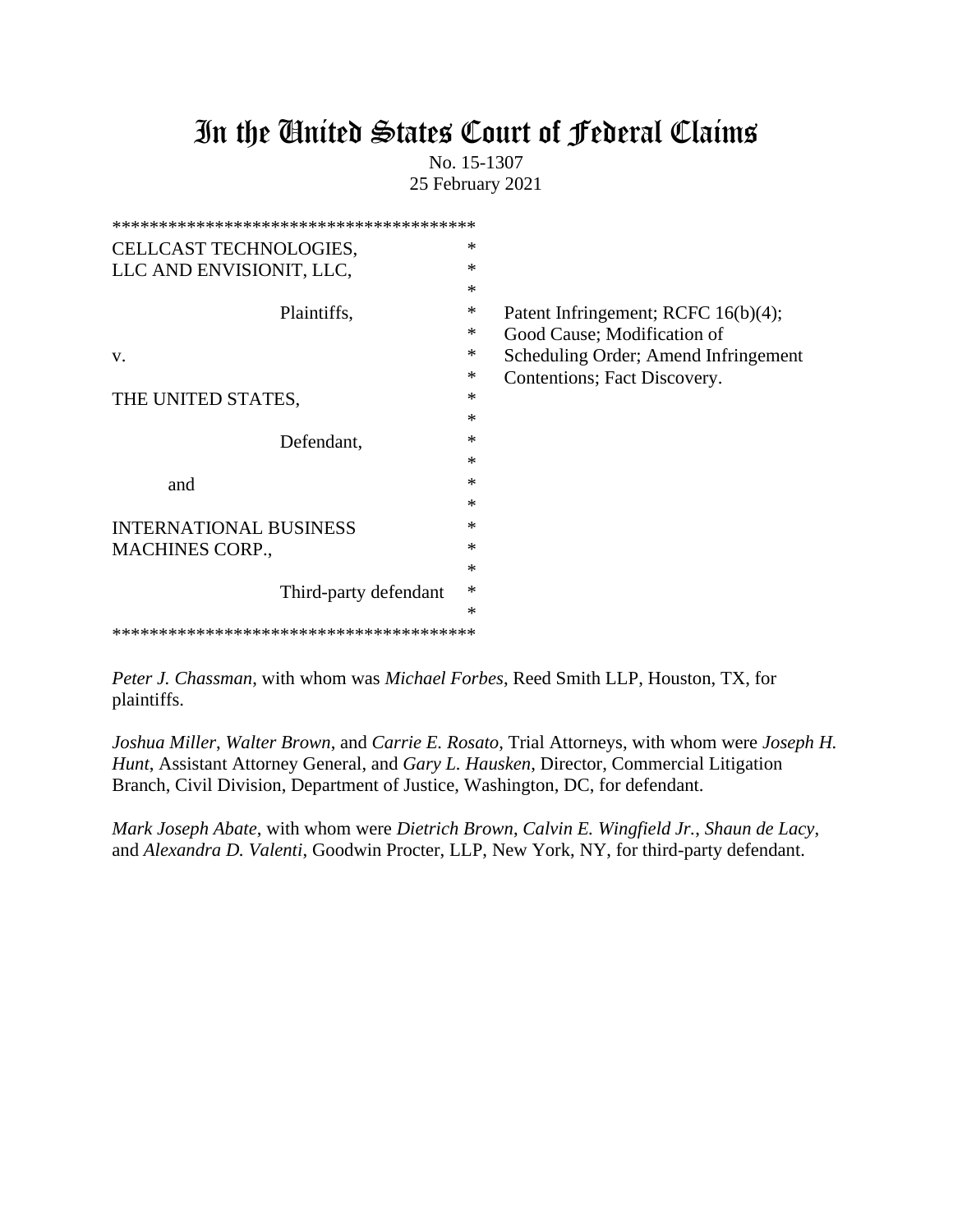#### **OPINION AND ORDER**

### **HOLTE**, **Judge***.*

Plaintiffs accuse the government of infringing five United States patents. The government noticed the licensed developers of the technology, International Business Machines Corporation, who join the government in defending the claims of patent infringement. The parties completed fact discovery on 11 May 2018. The Court issued a claim construction order on 26 October 2020.<sup>1</sup> On 11 November 2020, plaintiffs filed an Expedited Motion for Leave to Amend Infringement Contentions, which defendants oppose. For the following reasons, the Court **GRANTS** plaintiffs' Expedited Motion for Leave to Amend Infringement Contentions.

#### **I. Overview**

EnvisionIT is the assignee of five United States patents: 7,693,938 ("the '938 patent"); 8,103,719 ("the '719 patent"); 8,438,221; 8,438,212; and 9,136,954 (collectively, "the asserted patents"). Pls.' Compl. ¶ 18. CellCast holds an exclusive license to each of the asserted patents. *Id.*  $\parallel$  19. Plaintiffs allege various government agencies infringe the asserted patents, including the Federal Emergency Management Agency, the United States Department of Homeland Security, and the National Oceanic and Atmospheric Administration. *Id.* ¶ 5.

The Integrated Public Alert Warning System ("IPAWS") is among the technology alleged to infringe the asserted patents. *Id.* ¶ 20. According to the government, International Business Machines ("IBM") developed IPAWS under a government contract. *See* Gov't's Unopp. Mot. to Notice Third Party at 2, ECF No. 10. The government noticed IBM pursuant to Rule 14(b) of the Rules of the United States Court of Federal Claims ("RCFC") and IBM entered the case. *See generally* IBM's Ans., ECF No. 21. Hereinafter, the government and IBM are collectively referred to as "defendants," and IBM, when acting alone, is referred to as "thirdparty defendant."

Pursuant to this Court's 23 February 2018 Order, fact discovery closed on 11 May 2018. *See* Order, ECF No. 92. This case was transferred to the undersigned Judge on 29 July 2019 pursuant to RCFC 40.1(c). *See* Order, ECF No. 149. The Court issued a claim construction order on 26 October 2020, in which the Court adopted defendants' construction for the term "broadcast message originator/broadcast agent" term and ruled against plaintiffs when finding the disputed terms in claims 1 and 11–13 of the '938 patent" were means-plus-function terms. *See* Op. and Order at 21, 47 ("Cl. Constr. Order"), ECF No. 162.

The Court's claim construction crder prompted plaintiffs' Expedited Motion for Leave to Amend Infringement Contentions ("Pls.' Mot. for Leave"), ECF No. 163, which is currently pending before the Court.

## **II. Procedural and Factual History**

<sup>&</sup>lt;sup>1</sup> The Court issued the claim construction order under seal on 26 October 2020 and reissued the Order for publication in its original form on 29 October 2020 after neither party proposed redactions.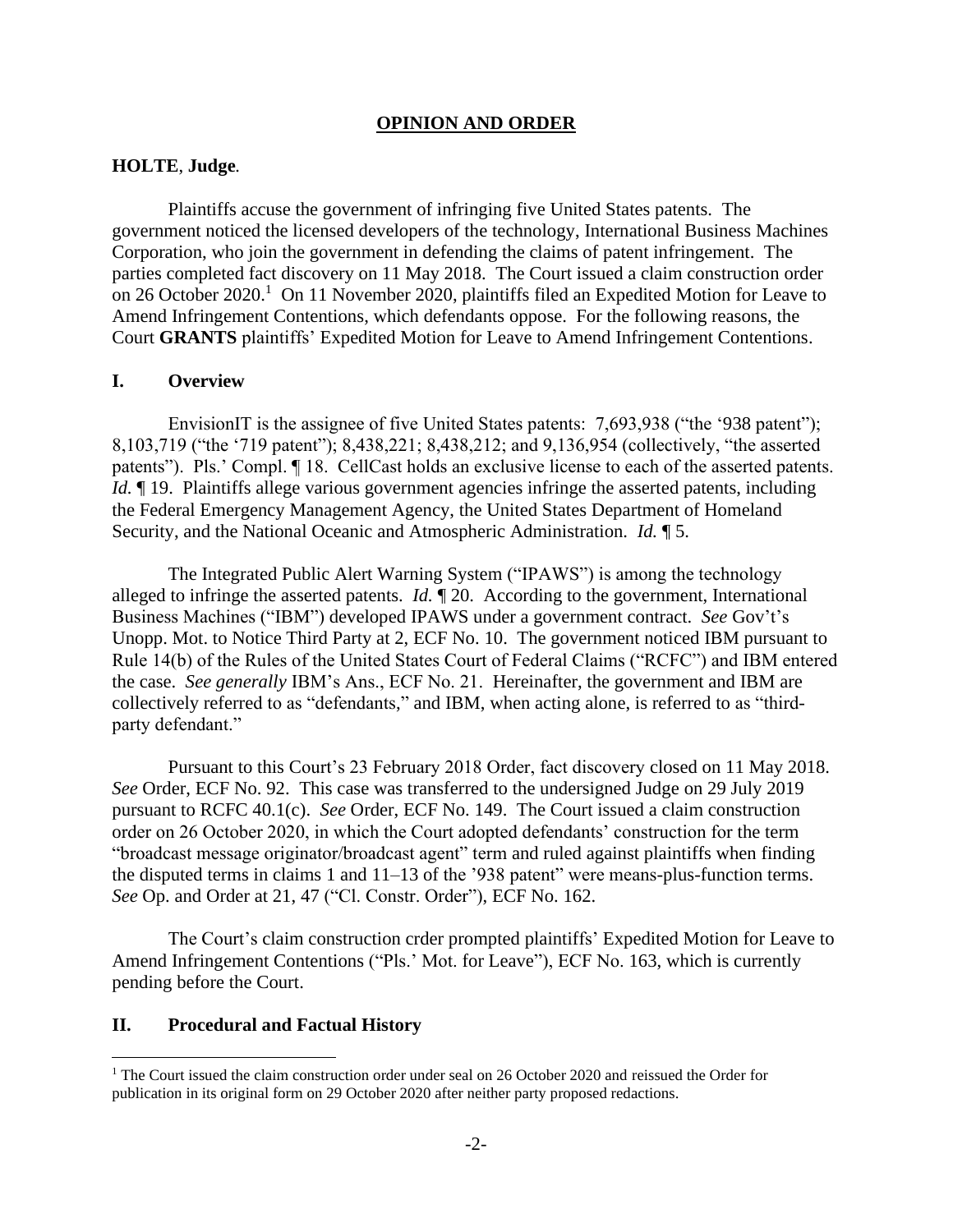On 11 July 2016, the parties submitted a Joint Preliminary Status Report setting forth certain rules and dates for the management of this patent case. *See* Joint Prelim. Status Report, ECF No. 28 ("July 2016 JPSR"). The schedule was modeled in part on the Special Procedures Order for Cases under 28 U.S.C. § 1498(a), which was originally adopted by Senior Judge Damich in *Holmberg v. United States*, No. 14-cv-284 (Fed. Cl. June 10, 2014), ECF No. 7. *Id.* at 10. Pursuant to the 23 February 2018 Order, fact discovery closed on 11 May 2018. *See* Order, ECF No. 92. The parties nevertheless amended the schedule several times. For example, on 26 April 2018 third party defendant amended its Answer without plaintiffs' opposition. *See* Am. Answer of International Business Machines Corporation, ECF No. 96. In addition, on 13 November 2019, the Court admitted defendants' amended invalidity contentions after close of fact discovery and reopened fact discovery for defendants as to a third party for good cause. *See*  Op. and Order ("November 2019 Order"), ECF No. 155.

The Court issued a claim construction order on 26 October 2020. *See* Cl. Constr. Order. On 30 October 2020, the parties began negotiations on a reduction of asserted claims and amending infringement contentions in view of the Court's claim construction order. *See* Pls.' Mot. for Leave at 3. On 11 November 2020, after the parties failed to reach any agreement, plaintiffs filed a motion seeking the Court's leave to amend infringement contentions. *See id.* at 5.Defendants filed an opposition to plaintiffs' motion on 18 November 2020, and plaintiffs filed a reply to defendants' opposition on 20 November 2020. *See* Defs.' Opp'n to Pls.' Expedited Mot. for Leave to Amend Infringement Contentions, ECF No. 168 ("Defs.' Opp'n"); Pls' Reply in Supp. of Expedited Mot. for Leave to Amend Infringement Contentions, ECF No. 169 ("Pls.' Reply").

On 24 November 2020, the Court held a status conference to discuss plaintiffs' motion and other pending motions in the case. *See* Transcript, ECF No. 171 ("Tr. I"). Despite the Court's efforts to resolve the disputes between the parties, defendants declined to consent on plaintiffs' amended contentions and maintained the Court rule on plaintiffs' motion. *Id.* at 43:11–13. The Court held oral argument on 8 December 2020. *See* Transcript, ECF No. 174 ("Tr. II"). The case is stayed pending resolution of the dispute on plaintiffs' amended infringement contentions. *See* Order, ECF No. 167.

## **III. Parties' Arguments**

Plaintiffs contend "[t]he [i]ssuance of a [c]laim [c]onstruction [r]uling [p]rovides [g]ood [c]ause for [a]mendment." Pls.' Mot. for Leave at 5. In support, plaintiffs cite local patent rules from numerous district courts. *Id.* For example, Patent Local Rule 3-6 rule of the Northern District of California provides "a finding of good cause [for amendment of infringement contentions] include: (a) A claim construction by the Court different from that proposed by the party seeking amendment." *Id.* at 6 (citing U.S. District Court for the Northern District of California Patent L.R. 3-6.).

According to plaintiffs, the parties conferred regarding the amended infringement contentions on the following timeline: on 30 October 2020, plaintiffs told defendants plaintiffs wanted to discuss amending the infringement contentions; on 3 November 2020, plaintiffs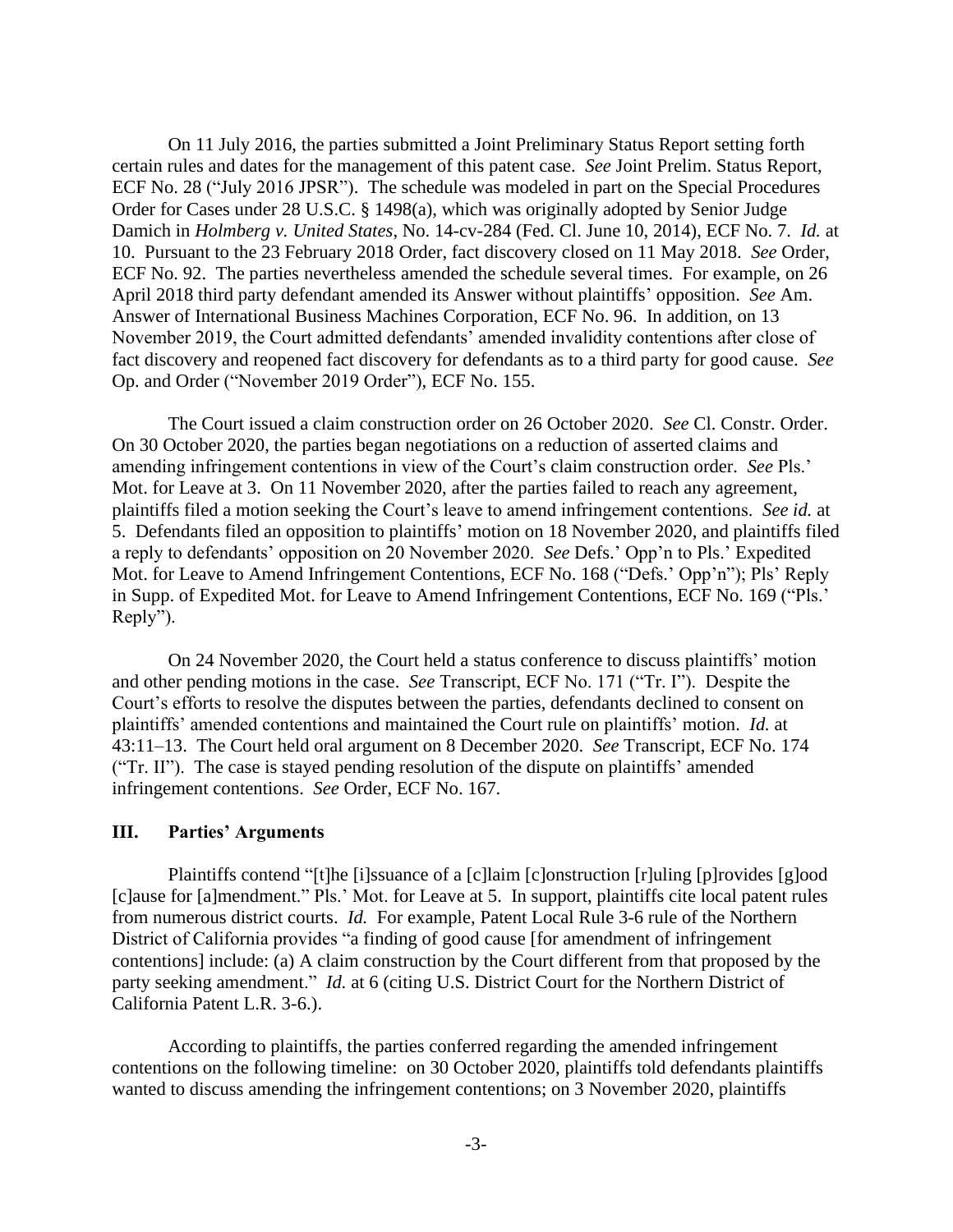provided an exemplary amended infringement contention to defendants; on 8 November 2020, plaintiffs emailed defendants "a complete set of all proposed amendments concerning both the 'broadcast agent/broadcast message originator' term and . . . the means-plus-function terms"; and the parties conferred on 9 November 2020 and were unable to reach an agreement. *See id.* at 3– 5. Plaintiffs assert the timeline "demonstrates [p]laintiffs' diligence in amending contentions, putting [d]efendants on notice of them, and discussing them with [d]efendants as soon as reasonably practicable after a short period to digest the Court's *Markman* Order." *Id.* at 7.

Plaintiffs further contend the amendments do not prejudice defendants because: (1) "[p]laintiffs' amended contentions accuse the same aspects of the same infringing IPAWS system as the original infringement contentions"; and (2) "[d]efendants' opening expert report on invalidity will not depend on [p]laintiffs' infringement contentions." *Id.* at 8. Plaintiffs argue "not allowing amendment after claim construction would significantly prejudice plaintiffs." *Id.*  at 8–9 (citing *O2 Micro Int'l, Ltd. v. Monolithic Power Sys.*, 467 F.3d 1355, 1366 (Fed. Cir. 2006) (approving the practice of amending contentions after claim construction because "[i]f a local patent rule required the final identification of infringement and invalidity contentions to occur at the outset of the case, shortly after the pleadings were filed and well before the end of discovery, it might well conflict with the spirit, if not the letter, of the notice pleading and broad discovery regime created by the Federal Rules.")).

Plaintiffs seek to amend infringement contentions regarding "the broadcast message originator/broadcast agent" terms because the Court's claim construction order, by construing the term to "require[] submission of a proposed broadcast message by an individual," did not adopt plaintiffs' proposed constructions. *Id.* at 9 (quoting Cl. Constr. Order at 20). Plaintiffs previously contended the Collaborative Operating Group ("COG") itself could be the originator or agent, and now plaintiffs allege "the infringement occurs through the accused system's use of the combination of both the user name [sic] and the associated COG ID." *Id.* at 9–10. Plaintiffs also seek to add "specific doctrine of equivalents identification for certain terms relating to the originator or agent where [p]laintiffs' original contentions pointed to the organization (COG ID)." *Id.* at 10. Plaintiffs argue their proposed amendments do not surprise defendants because "[p]laintiffs' original contentions . . . included specific references to both the COG ID and the user name [sic]," and "[p]laintiffs' original contentions included a reservation of rights as to the doctrine of equivalents." *Id.* at 11.

Plaintiffs also seek to amend infringement contentions regarding the means-plus-function terms, because the Court, contrary to plaintiffs' proposal, "found [the] presumption [that the terms were not means-plus-function terms] was overcome here and determined that the terms are 'means-plus-function.'" *Id.* at 11–12. Plaintiffs' amendments "state for each function identified by the court: the structure in the patent that performs the function, and the corresponding structure in the accused product." *Id.* at 12. Plaintiffs contend the amendments do not prejudice defendants because defendants had notice of those identified structures from "[p]laintiffs' Responsive Claim Construction Brief, which cited to the same structure [and] was filed on May 24, 2017, well before the close of fact discovery." *Id.* Plaintiffs further emphasize their amendments "accuse the same modules within the IPAWS system as in [plaintiffs'] prior contentions." *Id.* at 13. Thus, as the amendments relate to "the broadcast message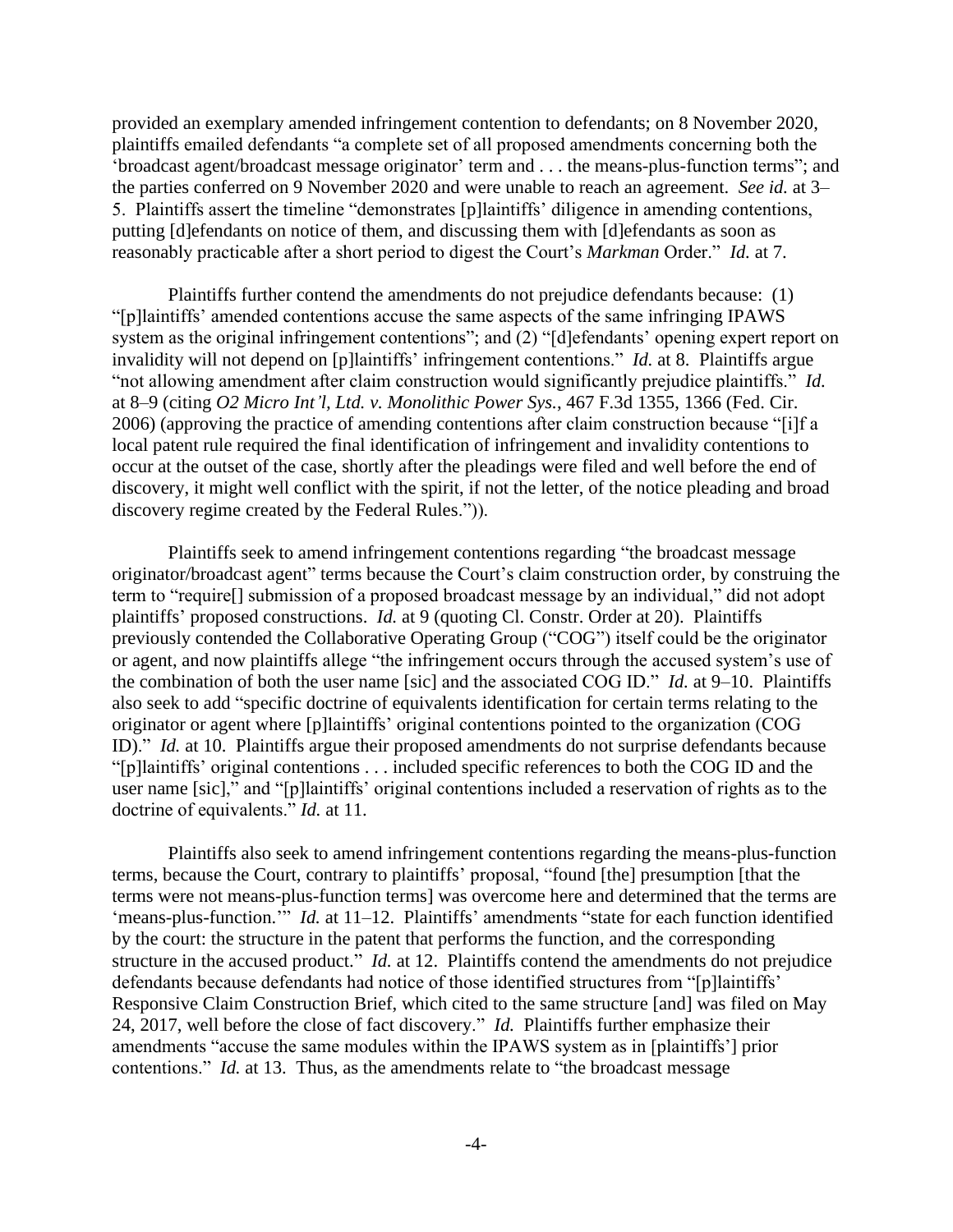originator/broadcast agent" terms, plaintiffs' proposed amendments "do not add new accused products or systems, or even new modules within the accused system." *Id.* at 11.

Plaintiffs' reply brief suggests the Court should consider *Holmberg v. U.S.*, a decision from this court, in resolving the parties' current dispute. Pls.' Reply at 3 (citing No. 1:14-cv-284, Docket No. 85 (Fed. Cl. December 5, 2016)). Regarding the diligence requirement timing, plaintiffs contend the *Holmberg* court "expressly applied a diligence standard that began at the issuance of the court's claim construction order." *Id.* at 4 (citing *Holmberg,* No. 1:14-cv-284, Docket No. 85 at n.2 ("As the Court has already held that the Claim Construction Order triggered the new search for prior art by the Defendants, the timetable begins at that point.")). Plaintiffs also maintain, based on *Holmberg*, parties moving to amend contentions after a claim construction order "need only show that Claim Construction differed from that proposed by the party seeking amendment." *Id.* (quoting *Holmberg*, No. 1:14-cv-284, Docket No. 85 at \*4).

Defendants contend plaintiffs were not diligent in pursuing their proposed amendments. Defs.' Opp'n at 7. Defendants argue "the proper timeframe for measuring diligence begins with the amending party's notice of the proposed construction, not the court's order." *Id.* (citing *Amgen Inc. v. Sandoz Inc.*, No. 14-cv-04741-RS, 2017 WL 1399077, at \*3 (N.D. Cal. Apr. 18, 2017)). Accordingly, defendants argue the "clock [for plaintiffs to show diligence] began running almost four years ago when the parties exchanged proposed constructions in early 2017." *Id.* at 8.

Defendants urge the Court to adopt Local Patent Rule 3-6(a)(1) from the Eastern District of Texas requiring "[a]mendment[s] . . . [to] be in response to an 'unexpected or unforeseeable' claim construction ruling by the Court." *Id.* at 16 (quoting *Implicit, LLC v. Huawei Techs. USA, Inc.*, No. 6:17-CV-00182-JRG, 2018 WL 11182156, at \*4 (E.D. Tex. 2018)). Defendants argue the claim construction order in this case was not "unexpected or unforeseeable" because "the Court adopts a construction proposed by one of the parties, particularly when [the constructions] were proposed *years* before." *Id.* In particular, regarding the "broadcast agent" / "broadcast message originator" term, the Court adopted defendants' proposed construction. *Id.* at 3. For the means-plus-function terms "broadcast admission control module" and "broadcast message distributor module," the Court agreed with defendants the terms are means-plus-function limitations under 35 U.S.C. § 112(f) and adopted plaintiffs' proposed corresponding structures disclosed in the specification for each recited function. *Id.* Accordingly, defendants maintain "the Court's order with regard to the means-plus-function limitations of the '938 patent actually adopted [plaintiffs'] proposed constructions, not [d]efendants'." *Id.* at 7.

Defendants further contend they "[w]ill [b]e [u]nfairly [p]rejudiced if [plaintiffs are] [p]ermitted to [a]mend [their] [i]nfringement [c]ontentions." *Id.* at 9. Defendants argue their discovery strategy was based on plaintiffs' infringement contentions. *Id.* ("Infringement contentions are 'intended to "shape discovery."'" (quoting *Power Integrations, Inc. v. Fairchild Semiconductor Int'l, Inc.*, No. C 09-5235 MMC (MEJ), 2013 WL 4604206, at \*5 (N.D. Cal. Aug. 28, 2013))). Defendants allege plaintiffs' amended contentions impact "the analysis of the scope of the claims for purposes of both non-infringement and invalidity." *Id.* at 12. In particular, "[d]uring fact discovery, [d]efendants did not have the benefit of [plaintiffs'] new interpretation of the claim limitation, and therefore did not have the opportunity to pursue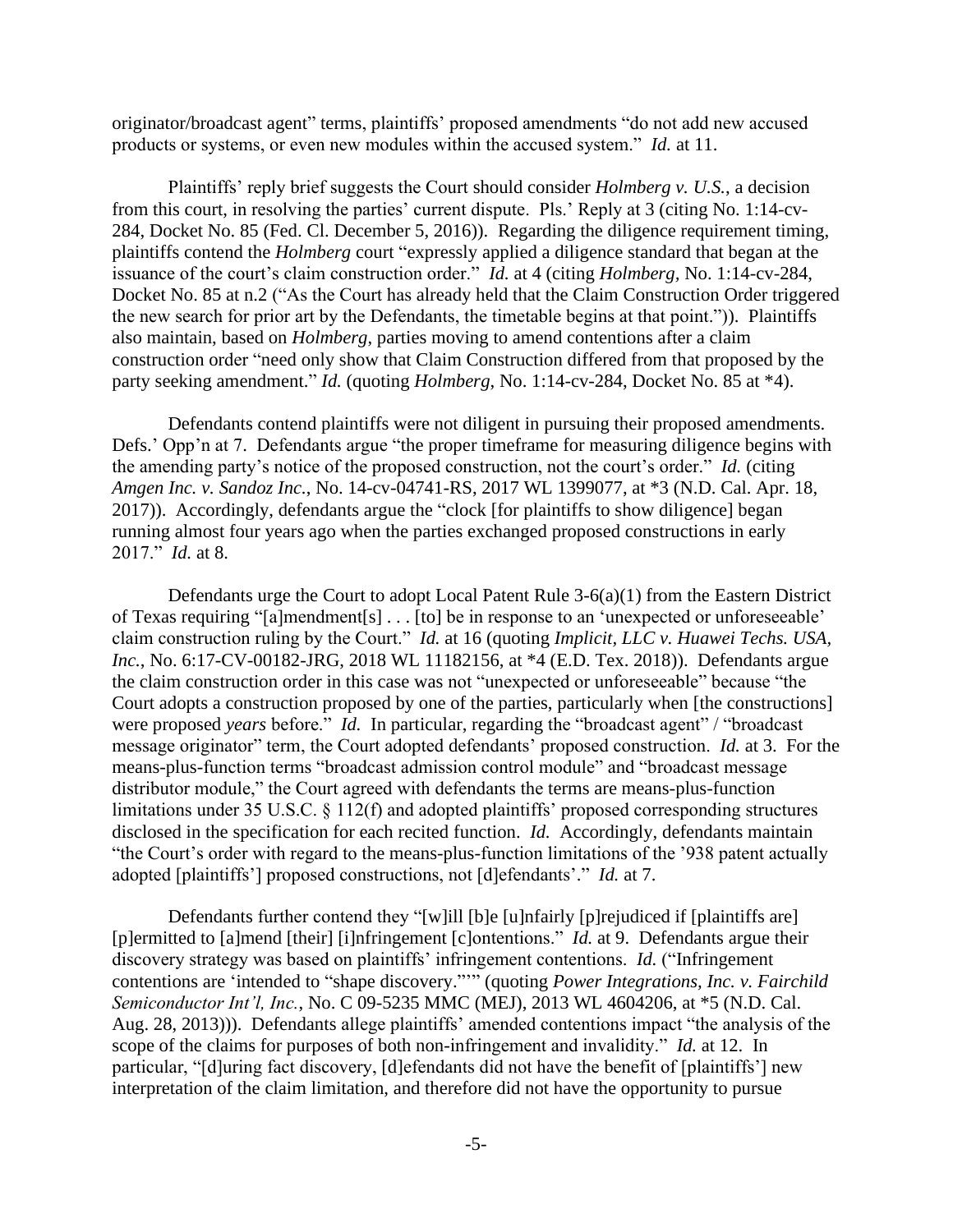discovery regarding prior art systems as to the newly-accused elements, functions, and structures of IPAWS." *Id.* 

Defendants allege plaintiffs' proposed amendments "significantly alter [plaintiffs'] infringement theories after fact discovery has already closed." *Id.* at 10. Regarding the broadcast agent/originator term, plaintiffs amended the alleged component from "'the COG ID' and only 'the COG ID'" to "a *combination* of both the user name [sic] and the *associated* COG ID." *Id.* For the means-plus-function terms, defendants allege plaintiffs "make new allegations as to the structure for each of the other functions identified by the Court in its *Markman* opinion" which "represent a significant expansion of [plaintiffs'] view of the scope of the claims." *Id.* at 11.

Defendants object to plaintiffs adding infringement positions under the doctrine of equivalents ("DOE") based on "a single boilerplate DOE assertion in the cover pleading: 'Plaintiffs contend that each of the claims identified above is infringed literally and, in the alternative, under the Doctrine of Equivalents.'" *Id.* at 8. Defendants contend "[t]he fact that [plaintiffs] signaled a potential for asserting DOE infringement initially, yet did not provide substantive contentions until this late stage, underscores [plaintiffs'] lack of diligence." *Id.* at 8– 9 (citing *Nike, Inc. v. Adidas Am. Inc.*, 479 F. Supp. 2d 664 (E.D. Tex. 2007) (holding Nike cannot amend its infringement contentions "six months after its initial contentions, and a little over a month prior to the close of discovery" even though Nike included a boilerplate placeholder for its DOE theory in its initial contentions)). Defendants further argue plaintiffs' proposed DOE contentions prejudice defendants because defendants were deprived the opportunity to "develop[] evidence of the lack of equivalents of the function, way, and result employed in claimed and accused systems during fact discovery." *Id.* at 14.

#### **IV. Applicable Law**

RCFC 16(b)(4) allows modification of a court-imposed schedule "only for good cause and with the judge's consent." The good cause standard of RCFC 16(b)(4) mirrors many local district court patent rules for amending contentions. *See Keranos, LLC v. Silicon Storage Tech., Inc.*, 797 F.3d 1025, 1035 (Fed. Cir. 2015) (stating the local patent rules in the Eastern District of Texas only permit amendment to contentions upon a showing of "good cause"), *O2 Micro Int'l, Ltd. v. Monolithic Power Sys.*, 467 F.3d 1355, 1363 (Fed. Cir. 2006) (stating the local patent rules in the Northern District of California allow amendments to contentions only for "good cause"). The law of the Federal Circuit controls for amending invalidity contentions because this issue is "unique to patent cases" and therefore has "a close relationship to enforcement of substantive patent law." *Id.* at 1365.

If a party shows they acted with the requisite level of diligence in seeking to supplement contentions, prejudice to the opposing party may also be considered. *Id.* at 1368. Prejudice associated with the amendment of invalidity contentions may include "extending discovery," the need to construe additional claim terms, or any other effects on the construction of claim terms, such as whether the proposed amendments represent a "major change." *See Kruse Tech. P'ship v. Volkswagen AG*, 544 F. App'x 943, 953 (Fed. Cir. 2013) ("While the parties disagree whether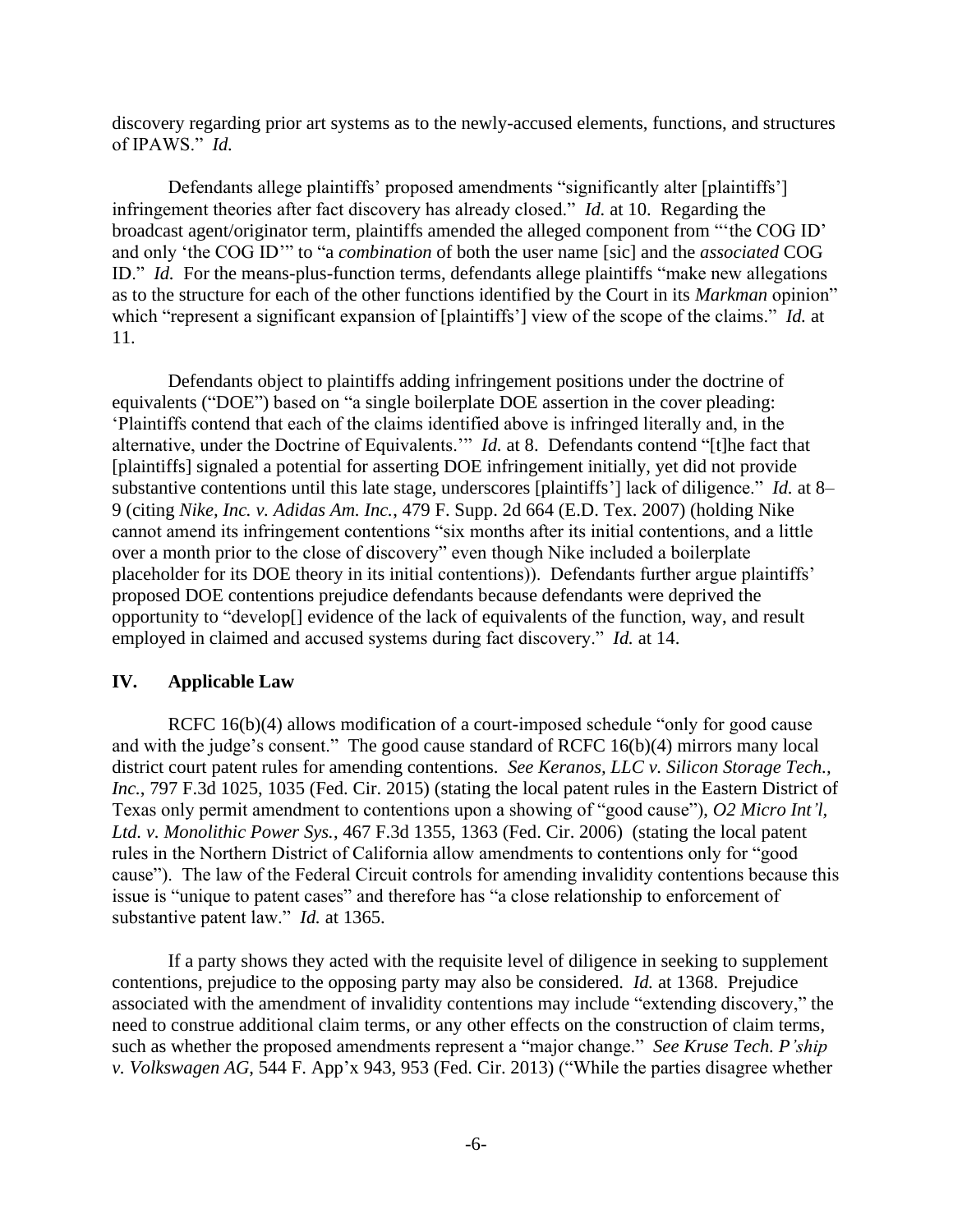[plaintiff] sought a major change, it was a change to the theory of infringement that would likely have meant re-opening of *Markman* proceedings and extending discovery.").

Following the Federal Circuit's decision in *O2 Micro Int'l*, another judge on this court previously held "both diligence and prejudice are relevant considerations" when interpreting the "good cause" requirement of RCFC  $16(b)(4)$  in the context of amending contentions in a patent infringement case. *MorphoTrust USA, LLC v. United States*, 132 Fed. Cl. 419, 420 (2017). In *MorphoTrust*, the court was asked to decide whether defendants could supplement invalidity contentions after the initial court-ordered deadline. *Id.* at 419. The *MorphoTrust* decision similarly acknowledged the lack of special local patent rules at the Court of Federal Claims and relied upon the Federal Circuit's decision in *O2 Micro Int'l* when interpreting the "good cause" standard for supplementing invalidity contentions: "[r]elevant to the question of whether good cause exists in this context are both the questions of diligence and prejudice." *Id.* at 421. Considerations in determining a party's diligence include additional or unexpected results of discovery, along with the possibility of unanticipated construction of claim terms according to the court's claim construction order. *Id.* Considerations in weighing prejudice to the party opposing amendment may include the effect of amendments on the construction of claim terms or whether experts have "staked out comprehensive positions with respect to claim construction . . . ." *Id.* 

# **V. General Timeline of the Case and Procedural History Relating to Previous Case Scheduling Agreements and Defendants' Earlier Supplemental Invalidity Contentions**

# **A. Previous Case Scheduling by Parties' Agreements**

On 11 July 2016, the parties submitted a Joint Preliminary Status Report setting forth certain rules and dates for the management of this patent case. *See* July 2016 JPSR. The parties indicated their proposed schedule "utilizes select portions of the Special Procedures Order for Cases under 28 U.S.C. § 1498(a) adopted by Judge Damich, *see, e.g.*, *Holmberg v. United States,*  No. 14-cv-284 (Fed. Cl. June 10, 2014), ECF No. 7." *Id.* at 10. Regarding the contentions (referenced as "claim charts" in the status report), the parties agreed they "may be amended or supplemented after the deadline as discovery progresses upon a timely showing of good cause and absence of unfair prejudice to the opposing party(ies)." *Id.* at 12. The parties also stipulated the contentions should include "[w]hether the alleged infringement is literal or under the doctrine of equivalents," "whether any claim element governed by  $\S$  112(6) is infringed under the doctrine of equivalents," and "for each element that such party contends is governed by 35 U.S.C. § 112(6), a description of the claimed function of that element and the identity of the structure(s), act(s), or material(s) in the apparatus, product, device, process, method, act or other instrumentality that performs the claimed function." *Id.* at 12–13.

The previous judge presiding over this case partially granted the parties' proposed schedule and set fact discovery to close on 15 December 2017. *See* Scheduling Order, ECF No. 33. The un-adopted portion of the parties' JSPR is not relevant to the present issue. The adopted schedule allows parties to amend or supplement their contentions "after the deadline as discovery progresses upon a timely showing of good cause and absence of unfair prejudice to the opposing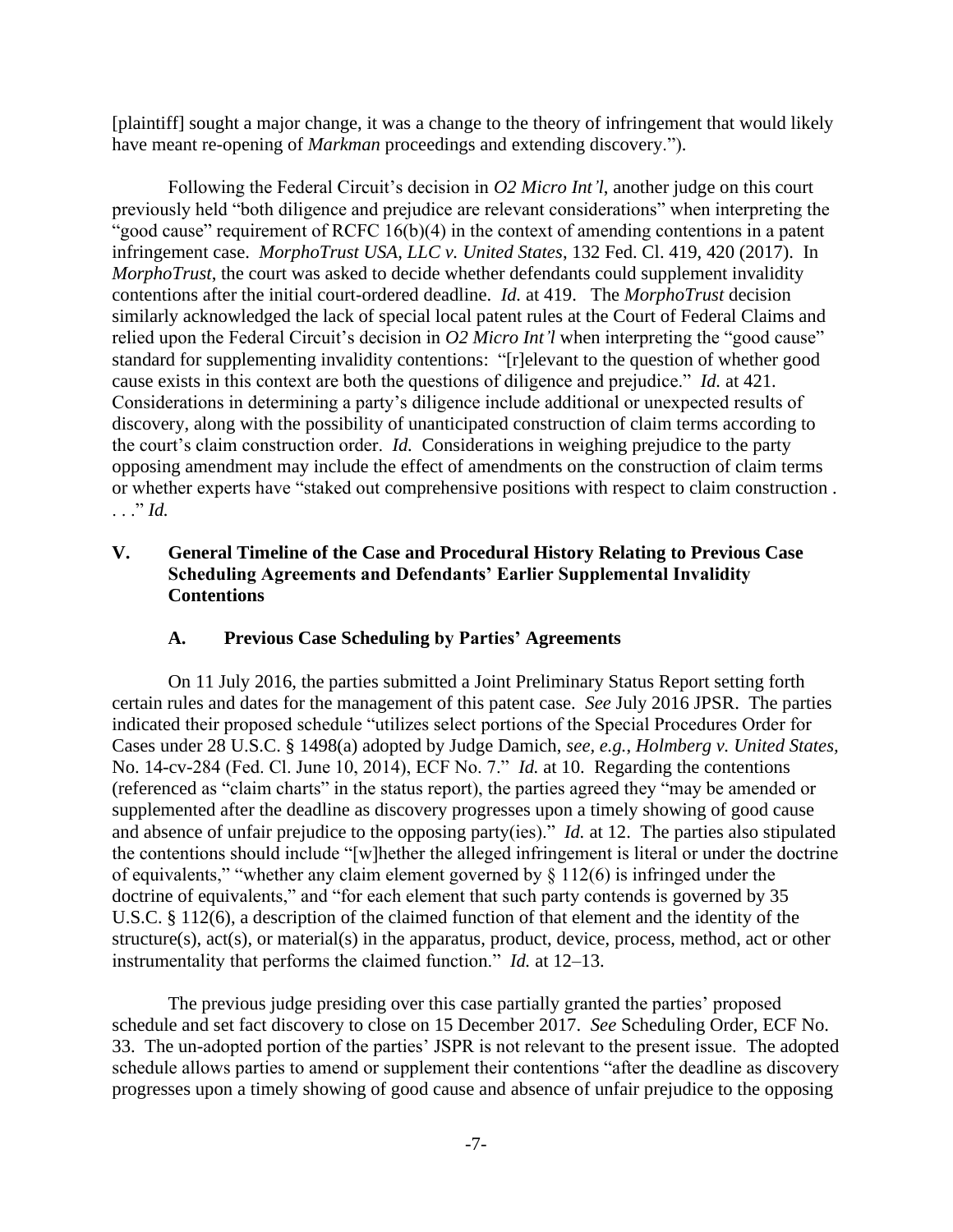party(ies)" but does not contemplate amending contentions after discovery closes. *See* July 2016 JPSR at 12–13. The parties subsequently extended the deadline for fact discovery to 11 May 2018. While fact discovery was still open, the previous judge held a *Markman* hearing on 13 September 2017. *See* Scheduling Order, ECF No. 71.

## **B. Defendants' Earlier Supplemental Invalidity Contentions**

On 11 May 2018— the stipulated deadline of fact discovery—defendants served supplemental invalidity contentions to plaintiffs. *See* Pls.' Mot. to Strike Defs.' Untimely Suppl. Invalidity Contentions at 3 ("Pls.' Mot. to Strike"), ECF No. 109. On 25 May 2018, plaintiffs filed a motion to strike defendants' supplemental invalidity contentions. *See id.* While plaintiffs' motion to strike was pending, defendants further filed a motion to reopen fact discovery as to a third party on 18 April 2019, which plaintiffs opposed. *See* Defs.' Mot. to Reopen Fact Disc. as to Non-Party Multi-Technical Systems, Inc. ("Defs.' Mot. to Reopen Disc."), ECF No. 142.

This case was transferred to the undersigned Judge on 29 July 2019 with both the claim construction order and the parties' discovery disputes pending. *See* Order, ECF No. 149. The Court held a status conference on 28 August 2019 to discuss a sequence of ruling on the discovery disputes and issuing a claim construction order. *See* Status Conference Order, ECF No. 151. The status conference was over one year after fact discovery ended and over one year after defendants moved to amend invalidity contentions with newly discovered information and reopen fact discovery related to their amended contentions. *See generally* Pls.' Mot. to Strike; Defs.' Mot. to Reopen Disc. Given the delays, the Court suggested issuing a claim construction order before reviewing defendants' amended contentions and discovery request because the Court believed the claim construction order would inevitably lead to another round of amendments and discovery. *See* Tr. of Proceedings on 28 August 2019, ECF No. 153 ("Tr. of Aug. 2019"), at 8:9–11, 9:9–16. The parties also anticipated the potential need for amendments of contentions and additional discovery after the claim construction order. *Id.* at 15:14–20 (plaintiffs' counsel: "fact discovery is closed . . . and should remain closed. If we had an odd situation where claim construction necessitated a change, I guess we could . . . figure out whether more discovery was necessary"), 20:9–11 (the government's counsel: "some district [courts] have [additional review of supplemental invalidity contentions after the *Markman* order] built into the local rules"), 23:6–10 (third party defendant's counsel: "[s]o I would suggest that . . . we could provide a second contention, a second set of contentions after the *Markman* ruling, and I assume then [p]laintiff [sic] would have to do the same thing on their infringement contentions"). The parties, however, requested the Court rule on the outstanding discovery disputes before issuing a claim construction opinion. *Id.* at 12:21-23 (third party defendant's counsel: "I would suggest . . . the discovery motions first and then rule on the *Markman*"), 18:2–4 (the government's counsel: "it would certainly be more efficient to resolve the two outstanding motions prior to issuance of the *Markman* opinion."), 19:12–14 (plaintiffs' counsel: "we would think that resolving these two motions prior to the issuance of the Markman opinion would be the more efficient").

At the parties' request and based on the previously agreed upon agenda, in November 2019 the Court ruled on the motion to amend invalidity contentions and the motion to reopen fact discovery under a standard of whether defendants demonstrated "a timely showing of good cause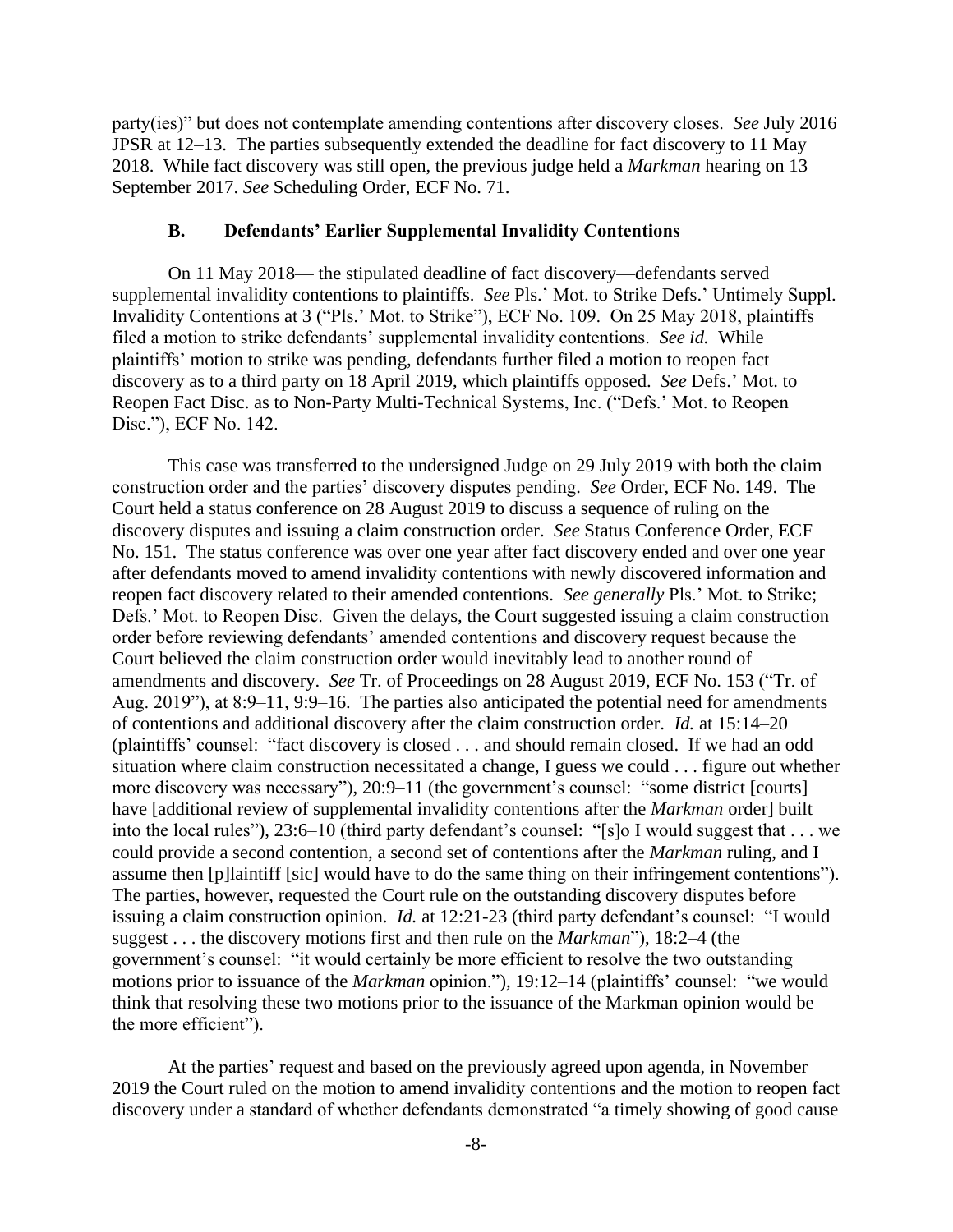and absence of unfair prejudice to the opposing party(ies)." *See* July 2016 JPSR at 12. As defendants demonstrated good cause as to why their supplemental invalidity contentions should be allowed (by satisfying the diligence inquiry) and demonstrated plaintiffs would not be unduly prejudiced by supplementation, the Court permitted defendants to supplement invalidity contentions. *See* November 2019 Order at 10. For the same reason, as defendants demonstrated good cause why limited fact discovery should be reopened (by satisfying the diligence inquiry) and plaintiffs would not be unduly prejudiced, the Court reopened limited fact discovery for defendants. *See id.* at 15.

## **C. Claim Construction Order**

After addressing the November 2019 invalidity contentions and discovery order, the Court turned to the claim construction order. There was further delay, however, due to the *Markman* hearing (and briefing) occurring with a previous judge, the COVID pandemic shutdowns, and remote work transitions beginning in February and March 2020. The Court issued the claim construction order on 26 October 2020. *See* Cl. Constr. Order. This was over three years after the *Markman* hearing, roughly two and half years after the initial close of fact discovery, and eleven months after the Court granted defendants' motion to amend invalidity contentions and limited reopening of fact discovery.

# **D. Conclusion of Party Expectations Based on Unique Case Procedure Schedule**

Reviewing the 2016 case schedule initially agreed to by all parties demonstrates the parties did not explicitly contemplate amending the contentions after fact discovery closed or the issuance of the claim construction order. *See generally* July 2016 JPSR. Nevertheless, there were no set deadlines for the parties to serve final contentions. *See id*; *see also* Tr. of Aug. 2019 at 23:2–4 (third party defendant's counsel: "I would point out that there actually is no date in the JPSR for final [contentions] but just the initial contentions."). There was therefore no rule the amendments must be completed before the issuance of the claim construction order or the end of fact discovery.

Further, defendants moved to amend invalidity contentions to add a later discovered reference on the day fact discovery closed, which plaintiff opposed. Pls.' Mot. to Strike at 3. In late 2019, the Court granted defendants' supplementary contention and reopened limited fact discovery upon defendants' request. *See* November 2019 Order.

Finally, despite the unusual delay in issuing the claim construction order, all parties seemingly contemplated the delay and future necessity for additional amendments to contentions and reopening of discovery. *See* Tr. of Aug. 2019 at 15:14–20 (plaintiffs' counsel: "fact discovery is closed . . . and should remain closed. If we had an odd situation where claim construction necessitated a change, I guess we could . . . figure out whether more discovery was necessary."), 20:8–11 (the government's counsel: "as to whether [a claim construction order] might necessitate a change to the invalidity contentions, I mean, some districts have that built into the local rules."), 23:2–10 (third party defendant's counsel: "there actually is no date in the JPSR for final [contentions] but just the initial contentions. . . . *So I would suggest that . . . we could provide a second contention, a second set of contentions after the Markman ruling, and I*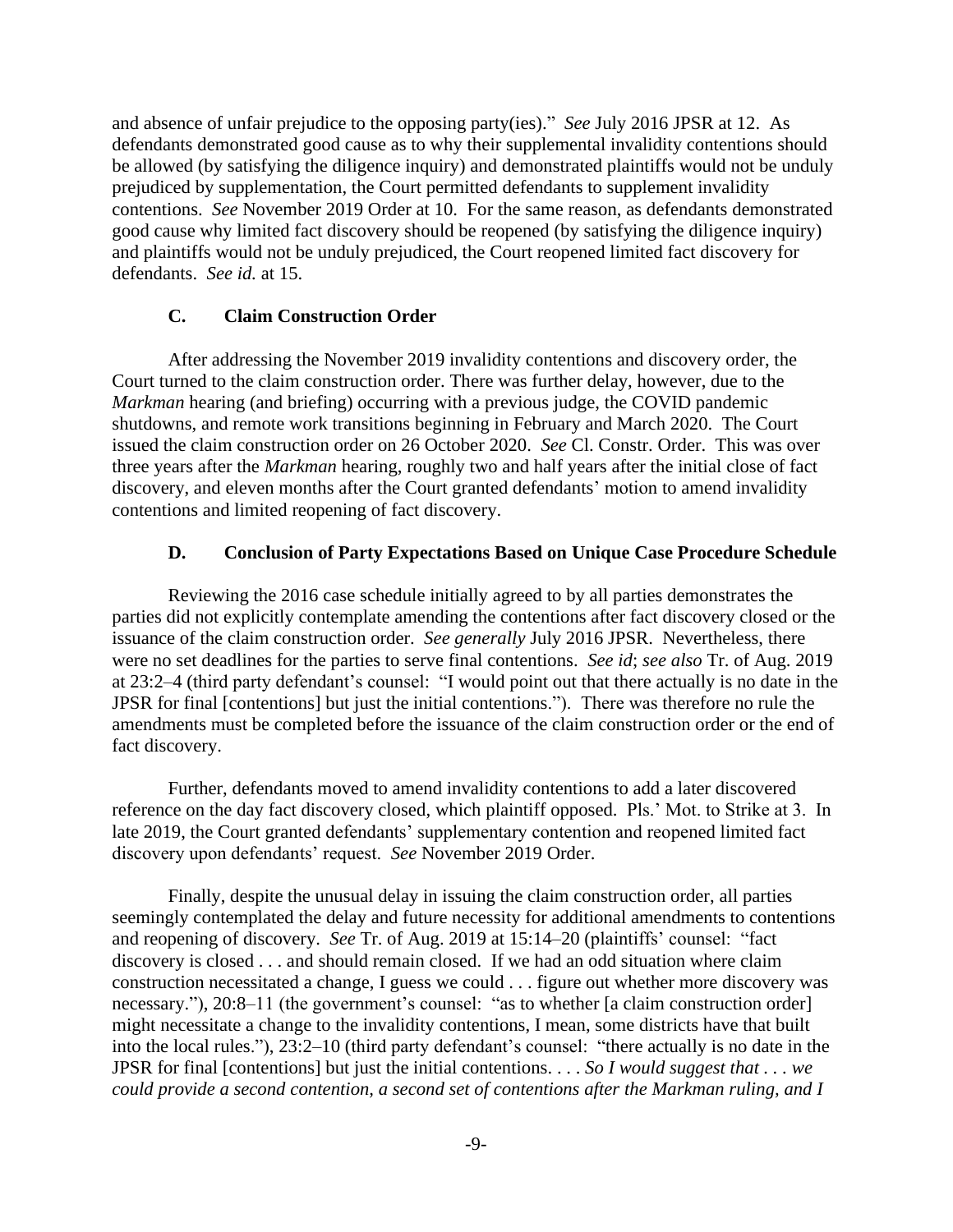*assume then [p]laintiff* [sic] *would have to do the same thing on their infringement contentions*.") (emphasis added).

# **VI. Local Patent Rules From the Court of Federal Claims and Other Jurisdictions**

# **A. RCFC Patent Rules and the** *Holmberg* **Decision**

The Court of Federal Claims did not have patent case management rules in effect when the parties set this case's schedule. *See* Rules Committee Note, 2018 Adoption, Appendix J of RCFC. Even if the current rules were in place at case inception, this Court does not have a specific rule governing parties' contention amendments after claim construction orders issue. Rule 24 of RCFC Appendix J is the relevant rule on "Amendments" which provides "[a] party may amend the Preliminary Disclosure of Infringement Contentions or the Preliminary Disclosure of Invalidity Contentions only by court order upon a showing of good cause." As discussed in the November 2019 Order admitting defendants' amended invalidity contentions, the Court adopts a standard for amendments that "mirrors many local district court patent rules for amending contentions." November 2019 Order at 6 (citing *Keranos, LLC v. Silicon Storage Tech., Inc.*, 797 F.3d 1025, 1035 (Fed. Cir. 2015)). In making the good cause determination, "both diligence and prejudice are relevant considerations." *Id.* at 7 (quoting *MorphoTrust USA, LLC v. United States*, 132 Fed. Cl. 419, 420 (2017)).

To supplement the lack of local patent rules, in 2016 the parties proposed to follow Judge Damich's Special Procedures Order for Cases under 28 U.S.C. § 1498(a) in *Holmberg v. United States,* No. 14-cv-284 (Fed. Cl. June 10, 2014) ("Judge Damich's Special Order"). July 2016 JPSR at 10. Judge Damich's Special Order does not specifically discuss the scenario of amending contentions after a claim construction order. Coincidentally, however, Judge Damich, resolved an almost-identical dispute in *Holmberg* in late 2016 after the parties in this case agreed to the *Holmberg* procedures. *See Holmberg*, No. 1:14-cv-284, Docket No. 85 (Fed. Cl. Dec. 5, 2016) ("*Holmberg* decision").

In *Holmberg*, Judge Damich issued a claim construction order on 12 January 2016*. Id.*  at 2. After the claim construction order, the parties jointly extended the discovery deadline twice to 3 March 2017. *Id.* On 14 October 2016, defendants filed a motion for leave to amend their invalidity contentions to add new prior art. *Id.* Plaintiffs opposed defendants' amendments, arguing: (1) "[d]efendants could have uncovered the new references before the invalidity contentions came due in March 2015"; and (2) "there was nothing unexpected or surprising in the Claim Construction Order that differed from [p]laintiff's previously disclosed positions." *Id.* at 3 (internal citation omitted).Plaintiff's arguments were based on *Finisar Corp. v DirecTV Group, Inc.*, 424 F. Supp. 2d 896 (E.D. Tex 2006).

Judge Damich expressly rejected plaintiff's reliance on a case from the Eastern District of Texas, noting Northern District of California patent rules governed the case. *Id.* at 3–4 ([T]his Court's SPO is based on the Local Patent Rules of the Northern District of California, not the Eastern District of Texas. Therefore, if there is discrepancy between the two, as there is in this instance, the Court relies upon the Local Rules of the Northern District of California."). Applying the California rule, Judge Damich held "[d]efendants need only show that Claim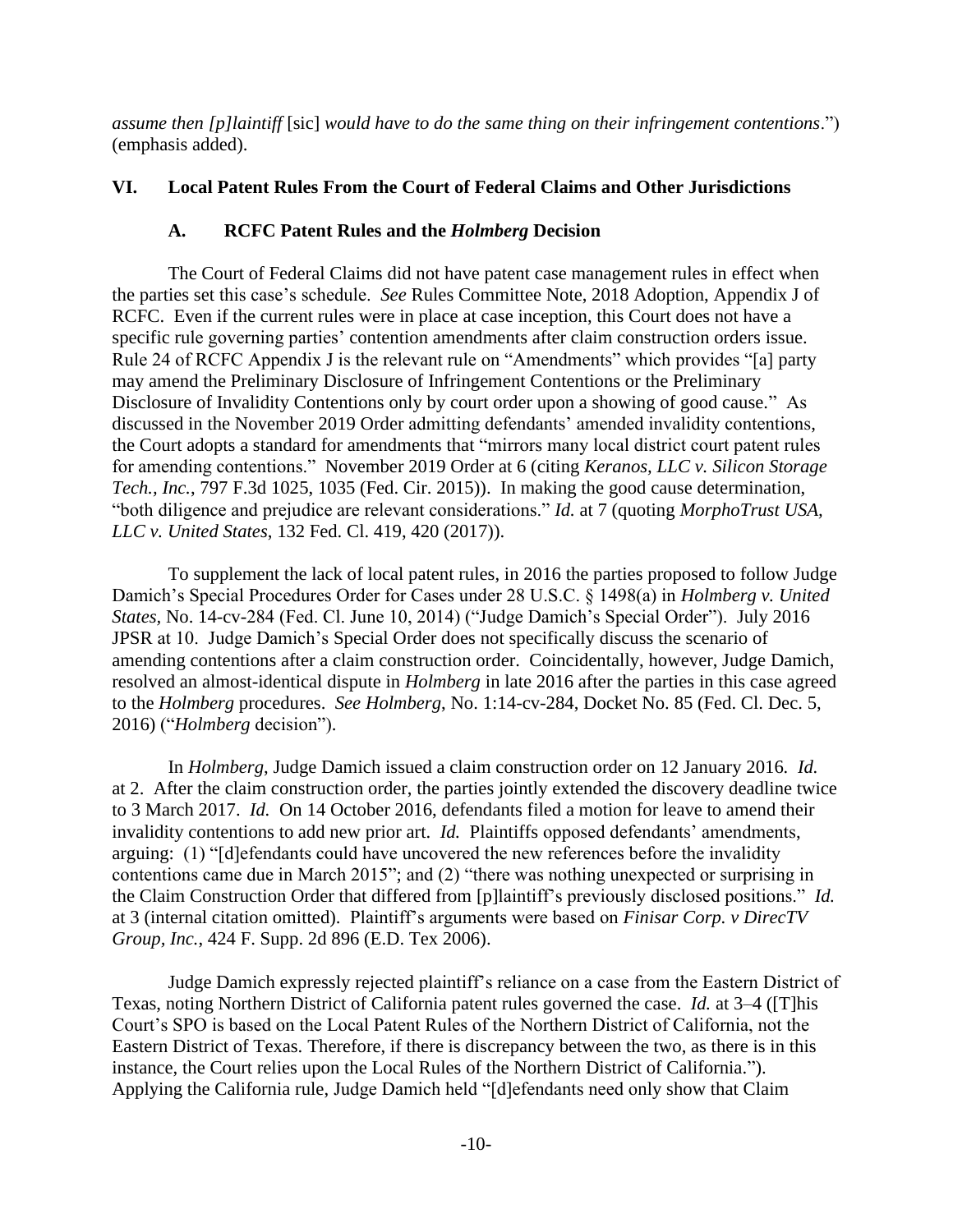Construction differed from that proposed by [defendants]," and the timetable for defendants to disclose amendments began at the court's claim construction order because "the Claim Construction Order triggered the new search for prior art by the [d]efendants." *Id.* at 4, 5.

Judge Damich issued the *Holmberg* decision after the parties in this case agreed to follow his Special Order; the parties accordingly did not expressly agree to be bound by the later *Holmberg* decision. *See* Tr. II at 26:10–17 (defendants' counsel disagreeing with the statement "*Holmberg* rules and timing were what essentially governed this case from beginning"). Nevertheless, the parties agreed to follow the Special Order as a primary basis for all case scheduling and repeatedly cite *Holmberg* as exemplary. *See* July 2016 JPSR at 10. Given the *Holmberg* decision dealt with a very similar issue to the one before the Court—a party moving to amend contentions after the claim construction order—the Court finds the *Holmberg* decision instructive. During oral argument, the parties agreed to define the *Holmberg* standard as: the diligence of a party moving to amend contentions after a claim construction order starts to measure from the issuance of the order, and the order need not be "surprising" to allow the amendments. *See* Tr. II at 13:12–17 (plaintiffs' counsel: "*Holmberg* tells us that to show good cause, you only need to show that the claim construction was different from the one proposed by the party seeking amendment and that diligence was to be measured from the time the *Markman* order issued"), 30:5–11 (defendants' counsel acquiescing it is correct "Judge Damich's assessment in [*Holmberg*] concluded that the movant does not need to show that the claim construction order is surprising and that the measurement of diligence starts from the issuance of the claim construction order.").

# **B. Local Patent Rules From Other Jurisdictions**

Throughout the briefing and during oral argument the parties each reviewed numerous local patent rules from other districts: the Northern District of California; the Eastern District of Texas; and the District of Massachusetts. *See, e.g.*, Pls.' Mot. for Leave at 6; Defs.' Opp'n at 16; Tr. II at 14:1–15:6. The relevant portion of the local rules in the Northern District of California provide:

> Amendment of the Infringement Contentions or the Invalidity Contentions may be made only by order of the Court upon a timely showing of good cause. Non-exhaustive examples of circumstances that may, absent undue prejudice to the non-moving party, support a finding of good cause include:

> (a) A claim construction by the Court different from that proposed by the party seeking amendment.

U.S. District Court for the Northern District of California Patent L.R. 3-6. The local rules in the Eastern District of Texas provide:

> If a party claiming patent infringement believes in good faith that the Court's Claim Construction Ruling so requires, not later than 30 days after service by the Court of its Claim Construction Ruling, that party may serve "Amended Infringement Contentions" without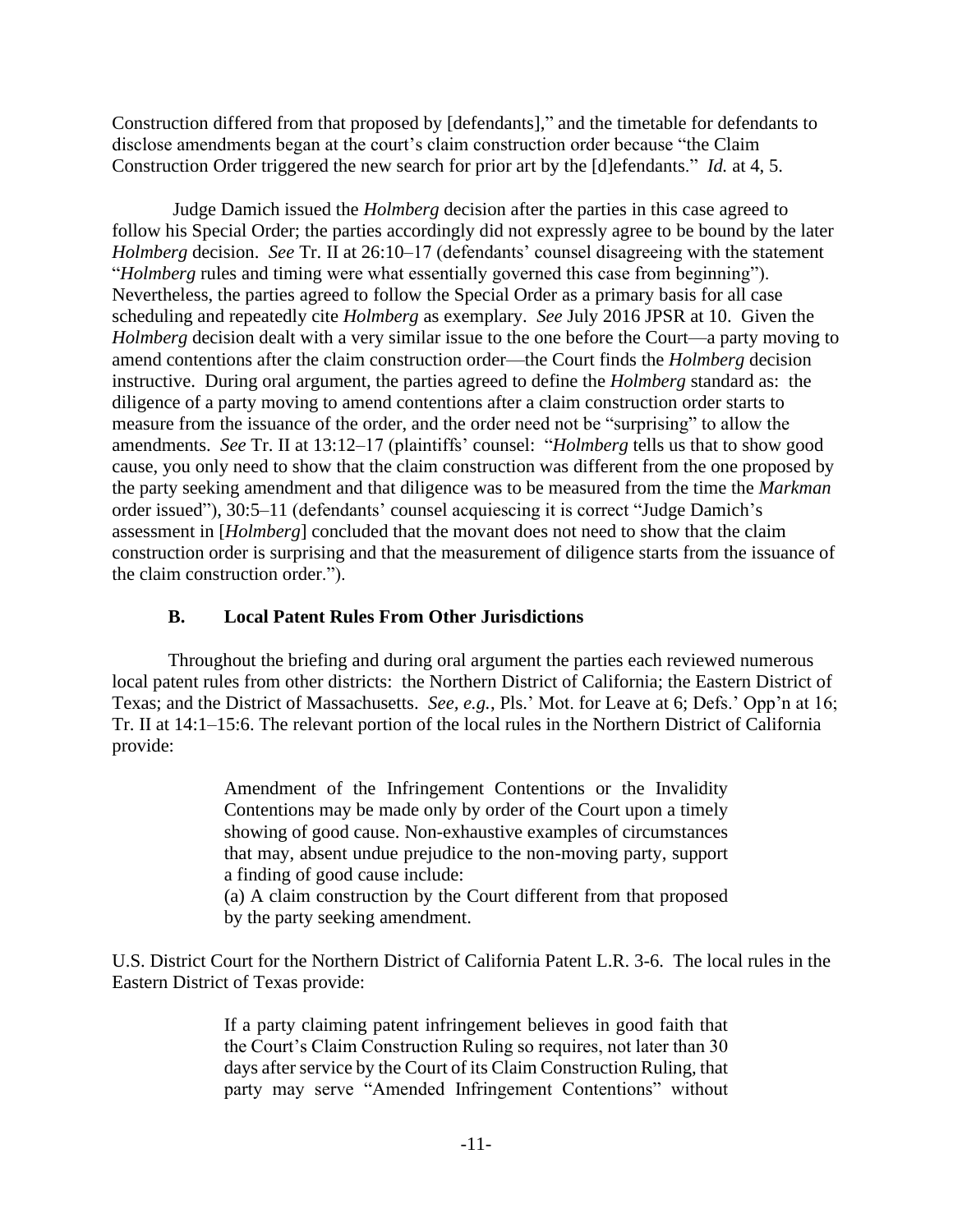leave of court that amend its "Infringement Contentions" with respect to the information required by Patent R. 3-1(c) and (d).

U.S. District Court for the Eastern District of Texas P.R. 3-6(a)(1). The local rules in District of Massachusetts provide:

> The preliminary patent-related disclosures of subsections (d)(1) and (d)(4) may be amended and supplemented only by leave of court upon a timely showing of good cause. Nonexhaustive examples of circumstances that may, absent undue prejudice to the nonmoving party, support a finding of good cause include: (A**)** a claim construction by the court that is different from that proposed by the party seeking amendment within 28 days of the court's claim construction ruling.

U.S. District Court for the District of Massachusetts L.R. 16.6(d)(5).

In short, all jurisdictions referenced by the parties allow parties to amend infringement contentions after issuance of a claim construction order under certain conditions. The Northern District of California supports the finding of good cause when "[a] claim construction by the Court [is] different from that proposed by the party seeking amendment," while it requires the amendments must be made with "a timely showing of good cause" "absent undue prejudice to the nonmoving party." The Eastern District of Texas allows a party to serve amended infringement contentions within 30 days of the court's claim construction order if the party "believes in good faith that the Court's Claim Construction Ruling so requires." The District Court of Massachusetts finds good cause for a moving party to amend and supplement its preliminary contentions after "a claim construction by the court that is different from that proposed by the party seeking amendment within 28 days of the court's claim construction ruling" "absent undue prejudice to the nonmoving party."

#### **C. The Standard of Measuring Diligence**

There is a split view in other jurisdictions regarding whether a moving party's diligence should be measured from the issuance of a claim construction order or from service of claim construction briefs. *See, e.g.*, *Holmberg* decision at n.2 ("[T]he split in [the Northern District of California] appears to be over whether the diligence of the moving party should be determined from when it received the non-moving party's proposed claim constructions versus when the court set forth its claim construction order."); *Amgen Inc. v. Sandoz Inc.*, No. 14-cv-04741-RS, 2017 WL 1399077, at \*3 (N.D. Cal. Apr. 18, 2017) ("[S]ome courts, including the undersigned, have rejected the date-of-disclosure rule and have instead measured diligence from the date of the claim construction order."); *Power Integrations, Inc. v. Fairchild Semiconductor Int'l, Inc.*, No. C 09-5235 MMC (MEJ), 2013 WL 4604206, at \*4 (N.D. Cal. Aug. 28, 2013) (finding defendant was not diligent by informing plaintiff of its intent to amend infringement contentions "nearly two months after the Court's Claim Construction Order"). Nevertheless, there is no clear rule in any jurisdiction—including the Court of Federal Claims and the RCFC patent rules—that governs the timeframe for measuring a party's diligence after a claim construction order. In the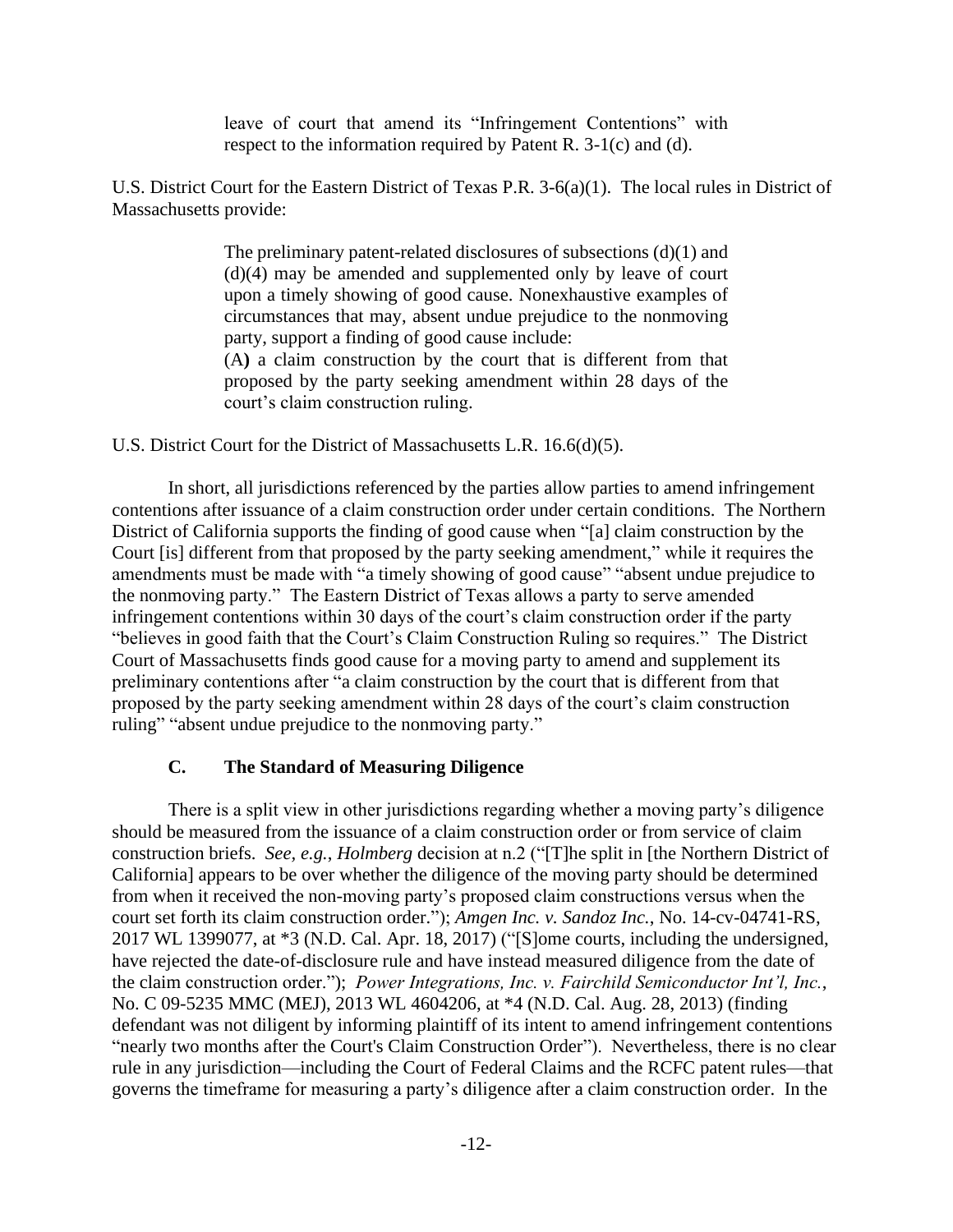*Holmberg* decision, Judge Damich acknowledged the split view in the Northern District of California and concluded the timetable for a party to disclose amendments in this court began at the court's claim construction order because "the Claim Construction Order triggered the new search for prior art by the [d]efendants." *Holmberg* decision at \*5.

Defendants urge the Court to apply a standard of measuring diligence derived from the Eastern District of Texas, where an "[a]mendment . . . must be in response to an 'unexpected or unforeseeable' claim construction ruling by the Court." Defs.' Opp'n at 16 (citing *Implicit, LLC v. Huawei Techs. USA, Inc.*, No. 6:17-CV-00182-JRG, 2018 WL 11182156, at \*4 (E.D. Tex. 2018) (internal citation omitted)). The Federal Circuit is silent about the requirement a claim construction order be "unexpected or unforeseeable" before amendments to the contentions are allowed to be made after the order. In the Eastern District of Texas, "[t]raditionally, the Court's adoption of another party's construction alone is not sufficient to support a party's good faith belief it was surprised by the Court's ruling." *Virnetx Inc. v. Cisco Systems, Inc. et al.,* No. 6:10– CV–417, 2012 WL 12546881, at \*3 (E.D. Tex. October 22, 2012). Nevertheless, "this rule is not without exception." *Cell & Network Selection LLC v. AT&T Inc.*, No. 6:13-CV-403, 2014 WL 10727108, at n.2 (E.D. Tex. Nov. 10, 2014) (citing *Virnetx*, 2012 WL 12546881, at \*5). Some judges in the Eastern District of Texas believe "infringement contentions are not intended to provide a 'forum for litigation of the substantive issues.'" *Id.* at \*2 (quoting *[Linex Techs., Inc. v.](https://1.next.westlaw.com/Link/Document/FullText?findType=Y&serNum=2017149307&pubNum=0004637&originatingDoc=Ie217b90092f011e59a139b8f80c70067&refType=RP&fi=co_pp_sp_4637_713&originationContext=document&transitionType=DocumentItem&contextData=(sc.DocLink)#co_pp_sp_4637_713)  Belkin Int'l, Inc.,* [628 F.Supp.2d 703, 713 \(E.D.Tex. Sep. 19, 2008\)\)](https://1.next.westlaw.com/Link/Document/FullText?findType=Y&serNum=2017149307&pubNum=0004637&originatingDoc=Ie217b90092f011e59a139b8f80c70067&refType=RP&fi=co_pp_sp_4637_713&originationContext=document&transitionType=DocumentItem&contextData=(sc.DocLink)#co_pp_sp_4637_713). In *Cell & Network Selection*, the court allowed plaintiff to amend infringement contentions for two claim terms after the court's claim construction order. *Id.* at \*5. For one term, the court's construction was different from both parties' proposals, and for the other term, the court adopted defendants' proposal in its entirety. *Id.* at n.3. The court found not only the parties "proposed very different constructions of [the terms]," but also "the [c]ourt . . . construed those terms quite differently from what [plaintiff] proposed." *Id.* at \*3. The court further noted "[plaintiff] was not required to incorporate [d]efendants' contrasting proposed constructions in its infringement contentions prior to those constructions being adopted by the [c]ourt." *Id.*

In addition to the standards for amending contentions in the Eastern District of Texas, another judge on this Court expressly rejected the heightened standard of the Eastern District Court of Texas that "any diligence test requires the [moving party] to show why the Court's Claim Constructions were 'surprising' or greatly different from the constructions proposed by the parties." *Holmberg* decision at \*4. Judge Damich held in *Holmberg* "[a party] needs only show that  $[c]$ laim  $[c]$ onstruction differed from that proposed by the party seeking amendment," as a claim construction order different from a party's proposed claim construction makes it reasonable for the party to "dig deeper than [it] had previously." *Id.* at \*4, \*5.

#### **VII. Diligence and Prejudice in the Present Case**

The parties agree amending contentions in this Court requires "good cause," and "good cause" is established by a showing of the moving party's diligence and no undue prejudice to the other party. Pls.' Mot. for Leave at 8 5 (citing *MorphoTrust USA, LLC v. United States*, 132 Fed. Cl. 419, 420 (2017)); Defs.' Opp'n at 6 2 (citing, *e.g.*, *CellCast Techs., LLC v. United States*, No. 15-1307, 2019 WL 5959571, at \*4 (Fed. Cl. Oct. 30, 2019)).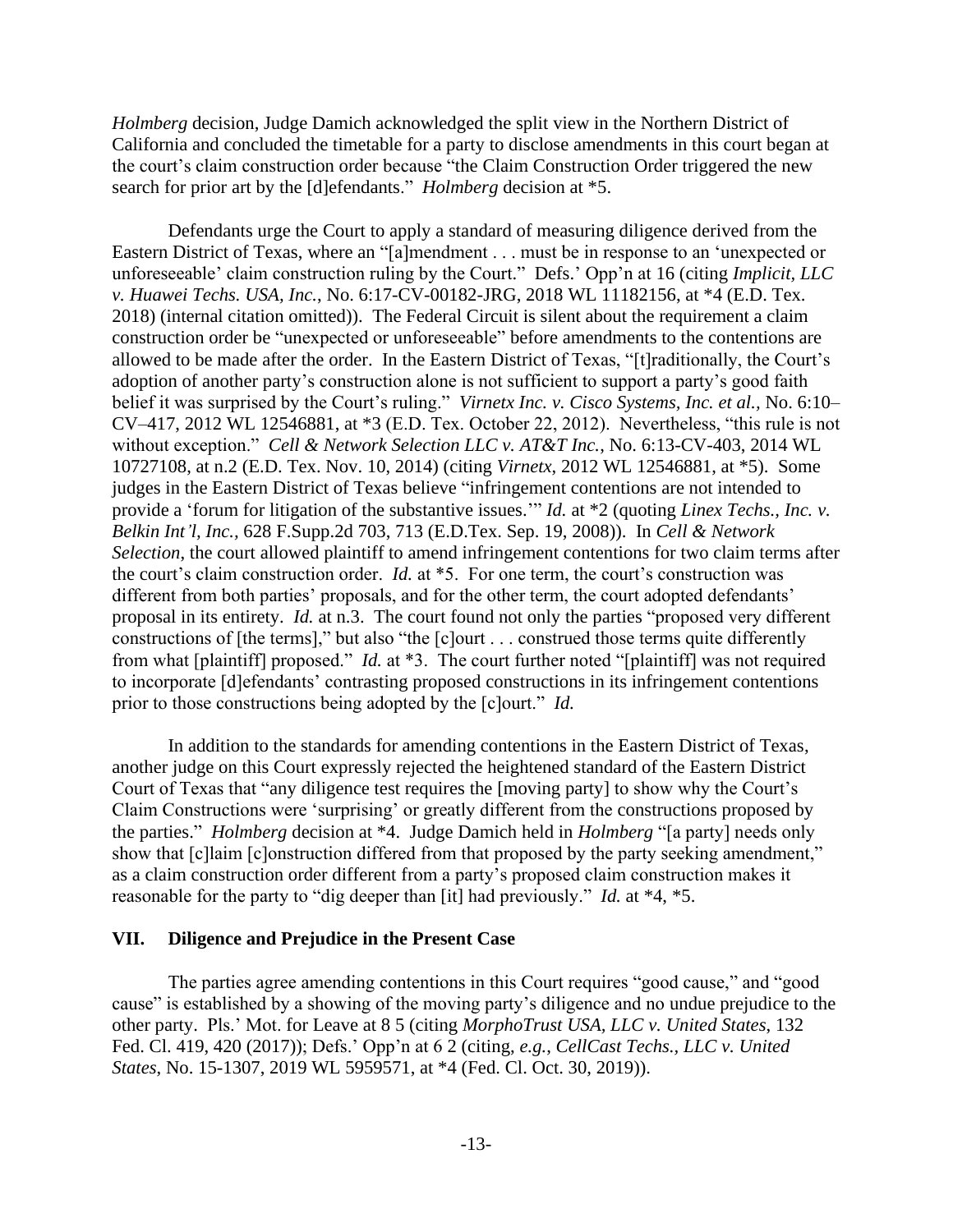### **A. Diligence**

In *Holmberg*, Judge Damich determined the claim construction order date is the starting point for examination of whether a party was timely in disclosing amended contentions because "the Claim Construction Order triggered the new search for prior art by the Defendants." *Holmberg* decision at \*5. Defendants disagree the outcome of the *Holmberg* Dispute should bind the parties in this case, arguing the scheduling order referencing *Holmberg* "was a unique scheduling order that was negotiated by the parties" prior to the *Holmberg* decision and therefore the parties did not contemplate the effects of the *Holmberg* decision on the present case. Tr. II at 26:10–27:7. In the alternative, defendants argue *Holmberg* supports denying plaintiffs' amendments because fact discovery was still open when the court in *Holmberg* allowed the amended contentions, while fact discovery in this case has been closed since 2018. Tr. I at 33:1– 8. Although it is true the parties agreed to rely on Judge Damich's Special Order prior to the *Holmberg* decision, *Holmberg* involves similar facts related to a party seeking to amend their contentions following a claim construction order constructing disputed terms adverse to the moving party's positions. *See Holmberg* decision at \*1–\*2. The *Holmberg* decision further involved a well-reasoned analysis of whether a party was diligent in seeking amended contentions, considering many of the same local patent rules as the parties cite to the Court in their briefing now. *See id.* at \*3–\*5 (examining the local patent rules of the Northern District of California and Eastern District of Texas as they apply to the facts of the case). The Court therefore finds *Holmberg* persuasive on the question of when diligence first starts to run and adopts the standard Judge Damich sets out in *Holmberg*: the measurement of diligence starts from a claim construction order that is different from a party's proposal. *See supra* at Section VI(A); *see also Mortg. Grader, Inc. v. First Choice Loan Servs. Inc.*, 811 F.3d 1314, 1323 (Fed. Cir. 2016) (affirming the trial court's decision allowing defendant to amend invalidity contentions under an abuse of discretion standard).

Third-party defendant agrees plaintiffs are diligent in moving for amendments under the standard for measuring diligence in *Holmberg:* 

> The Court: But based on the Holmberg measure of diligence, Plaintiffs were certainly diligent? [Counsel for third-party defendant]: I would not oppose that, Your Honor. I would agree with that.

Tr. II at 76:10–13. Four days after receiving the Court's claim construction order, plaintiffs informed defendants of their intent to amend infringement contentions. *See* Pls' Mot. for Leave at 3. During oral argument, third-party defendant's counsel agreed plaintiffs would be diligent under the standard adopted in *Holmberg* by moving within 4 or 5 days of the claim construction order. *See* Tr. II at 41:2–7 (third party defendant's counsel "not disagreeing" the current issue differs from *Power Integrations, Inc. v. Fairchild Semiconductor Int'l, Inc.*, No. C 09-5235 MMC (MEJ), 2013 WL 4604206, at \*5 (N.D. Cal. Aug. 28, 2013), as "[t]here was no diligence in [*Power Integrations*] . . . [with] a two-month delay, and here we only had four or five days").

Plaintiffs' amendments are related to those terms for which the Court did not adopt plaintiffs' proposed construction. Plaintiffs seek to amend infringement contentions regarding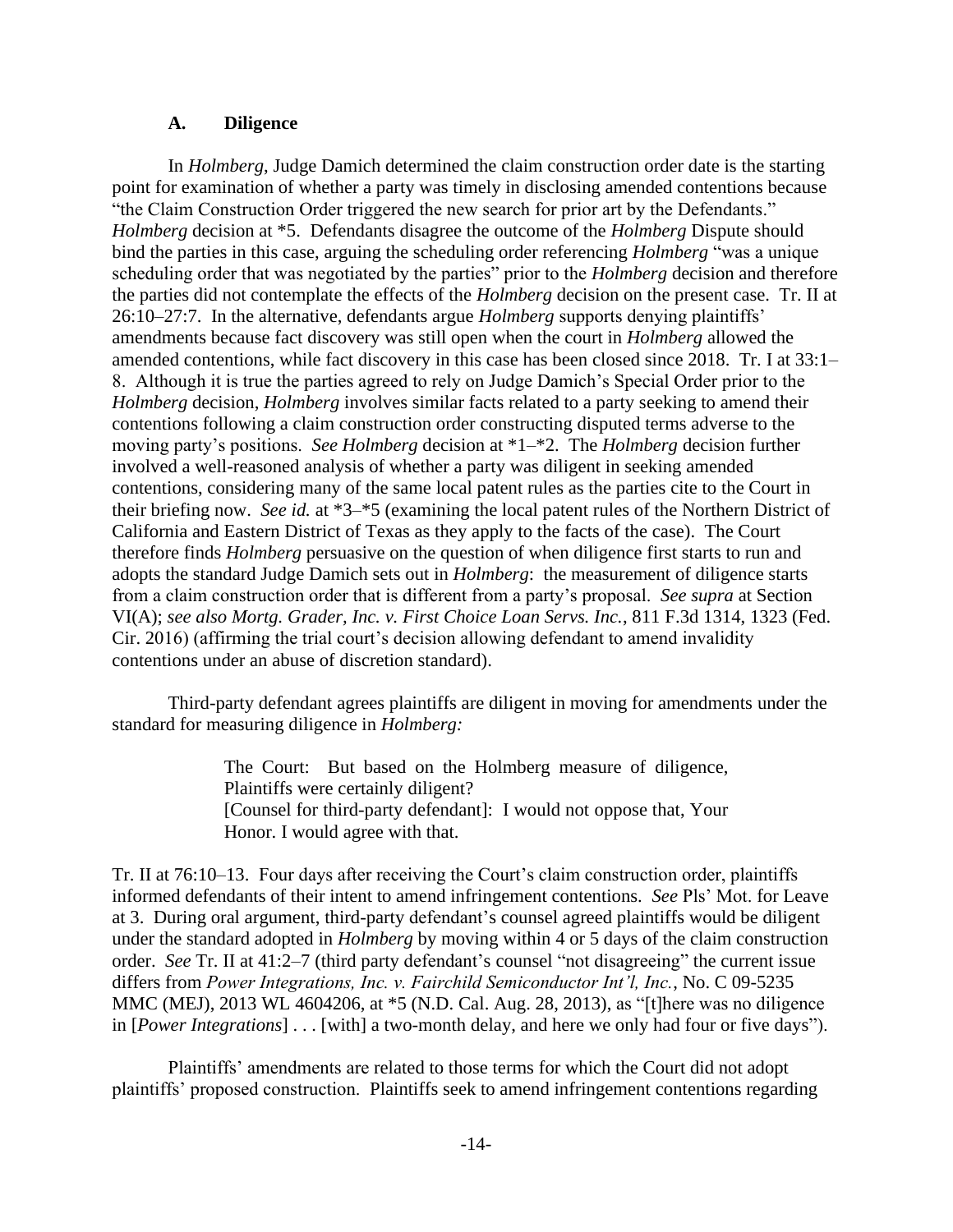"the broadcast message originator/broadcast agent" and the two means-plus-function terms of "broadcast admission control module" and "broadcast message distributor module." *See* Pls.' Mot. for Leave at 9, 11. The Court adopted defendants' construction for "the broadcast message originator/broadcast agent" and rejected plaintiffs' proposal the two "module" terms are not means-plus-function terms. *See* Cl. Constr. Order at 21, 47. Defendants argue the Court adopted plaintiffs' construction of the means-plus-function terms because the Court largely adopted plaintiffs' proposals of the corresponding structure disclosed in the specification for each recited function. Defs.' Opp'n at 3. In the claim construction order, the Court expressly notes defendants successfully rebutted a legal presumption the terms are not means-plus-function, and the Court accordingly favors defendants' proposed construction. *See* Cl. Constr. Order at 31 ("Defendants successfully rebut the presumption of  $\S 112(f)$ 's applicability .... The Court concludes the claim term 'broadcast admission control module' is subject to the provisions of § 112(f)."), 41 ("Defendants successfully rebut § 112(f)'s presumption for the claim term 'broadcast message distributor module' . . . . The claim term 'broadcast message distributor module' is subject to the provisions of  $\S 112(f)$ ."). Accordingly, the Court disagrees with defendants' argument the claim construction order adopted plaintiffs' construction of the meansplus-function terms.

Defendants urge the Court to apply a standard that any "[a]mendment . . . must be in response to an 'unexpected or unforeseeable' claim construction ruling by the Court" in measuring diligence. Defs.' Opp'n at 16 (quoting *Implicit, LLC v. Huawei Techs. USA, Inc.*, No. 6:17-CV-00182-JRG, 2018 WL 11182156, at \*4 (E.D. Tex. 2018) (internal citation omitted)). As discussed *supra* in Section VI(C), there are disagreements among judges in the Eastern District of Texas regarding such a requirement, and the Federal Circuit has never spoken on this issue. Furthermore, Judge Damich expressly rejected this standard in the *Holmberg* decision. The Federal Circuit views patent local rules as "seek[ing] to balance the right to develop new information in discovery with the need for certainty as to the legal theories." *O2 Micro Int'l, Ltd. v. Monolithic Power Sys.*, 467 F.3d 1355, 1366 (Fed. Cir. 2006); *see also Kruse Tech. P'ship v. Volkswagen AG*, 544 F. App'x 943, 953 (Fed. Cir. 2013). Judge Damich's approach in *Holmberg* considers the parties' right to develop new information as proceedings develop and the need for certainty of legal theories at earlier stages of a case—so a party is only permitted to "dig deeper than they had previously" after a frustrating claim construction order. *Holmberg*  decision at \*5. During oral argument, defendant agreed "Judge Damich's assessment in [*Holmberg*] concluded that the movant does not need to show that the claim construction order is surprising." Tr. II at 30:4–11. Defendants are not able to identify any authority from this Court or the Federal Circuit which mandates "an unexpected or unforeseeable claim construction" for a party to be able to amend contentions, or even authority which explains what makes a claim construction order "unexpected or unforeseeable." *See* Tr. II at 82:12–18 (When asked if there is a Federal Circuit case that covers the standard for an unexpected or unforeseeable claim construction order, third party defendant's counsel stated "I'm not aware of one right now."). Accordingly, the Court finds defendants' argument plaintiffs must show "an unexpected or unforeseeable claim construction" before leave to amend contentions unpersuasive.

Even though the Court is not adopting the "unexpected or unforeseeable" requirement, it analyzes defendants' arguments the Court's claim construction order is not "unexpected or unforeseeable" as defendants claim is required to permit plaintiffs' amendments. *See* Defs.'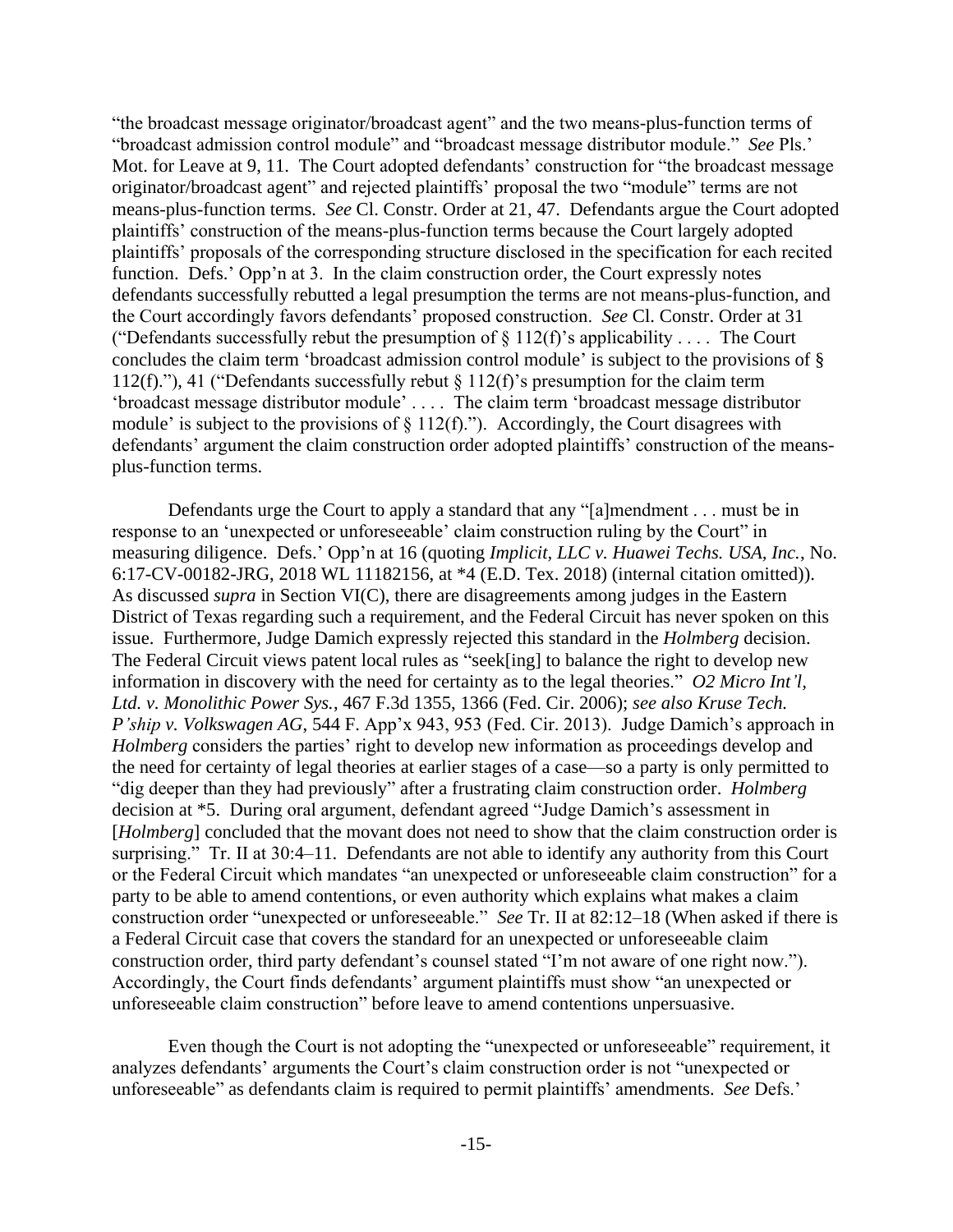Opp'n at 16. For the two means-plus-function terms, the Court adopted part of defendants' proposal finding the terms are means-plus-function terms with certain functions but rejected defendants' proposal that the structures performing the functions were indefinite. *See* Cl. Constr. Order at 31, 36, 41, 46. The Court instead adopted plaintiffs' proposed corresponding structures with slight modifications, even though plaintiffs insisted the terms are not means-plus-function and proposed the corresponding structures as an alternative construction in response to defendants' indefiniteness argument. *See id.* at 30, 32–34; Tr. II at 46:14–47:5 (third party defendant's counsel noting "the Court largely adopted the [p]laintiff's [sic] position on . . . the structure supporting the function in those claims"). The Court's construction is different from both parties' proposals—the Court relied on portions of defendants' arguments that the terms are means-plus-function, and portions of plaintiffs' arguments for the corresponding structures, creating the Court's own construction. Accordingly, even if the Court analyzes defendants' argument a claim construction order must be "unexpected or unforeseeable" to allow a party to amend contentions under the standard adopted by the Eastern District of Texas, the Court's claim construction for the two mean-plus-functions terms is "unexpected and unforeseeable" for plaintiffs because the construction is different from either party's proposal. For the "broadcast agent/originator" term, the Court adopted defendants' proposed construction in its entirety. Cl. Constr. Order at 21. Similar to *Cell & Network Selection*, the parties in this case "proposed very different constructions of" the "broadcast agent/originator term," and the Court construed the term "quite differently from what [plaintiffs] proposed." *Cell & Network Selection LLC v. AT&T Inc.*, No. 6:13-CV-403, 2014 WL 10727108, at \*3 (E.D. Tex. Nov. 10, 2014). Therefore, the Court agrees with the *Cell & Network Selection* court that plaintiffs have good cause to amend contentions in response to such a claim construction order. *Id.* at \*4.

Third-party defendant agrees plaintiffs would be timely under the *Holmberg* standard in seeking the amendments by initiating a negotiation with defendants four days after receiving the claim construction order. Tr. II at 76:10–13. The Court finds Judge Damich's reasoning in *Holmberg* persuasive and adopts the standard that the measurement of diligence starts when a court issues a claim construction order different from a party's proposal. Plaintiffs seek amendments to their contentions related to claim terms for which they have received adversarial decisions in the Court's claim construction order and do so on a timeline defendants concede would be timely under *Holmberg*. *See id.* at 46:3–9 (Counsel for third-party defendant noting the Court agreed with defendants the claims were means-plus-function). Plaintiffs therefore satisfy the diligence inquiry of the "good cause" requirement for amending infringement contentions following a claim construction order. *See Mortg. Grader*, 811 F.3d at 1323.

## **B. Prejudice**

# **1. Prejudice Due to the Delayed Schedule**

Defendants allege they will be unfairly prejudiced if plaintiffs are allowed to amend the infringement contentions and object to plaintiffs amending their infringement contentions "after fact discovery has already closed." Defs.' Opp'n. at 9–10. Defendants reject plaintiffs' proposal of an adjustment to the case schedule to cure the prejudice also due to fact discovery being closed. *Id.* at 15 ("[Plaintiffs'] suggestion that a mere adjustment to the schedule can cure any prejudice to [d]efendants may have been true had fact discovery remained open."). The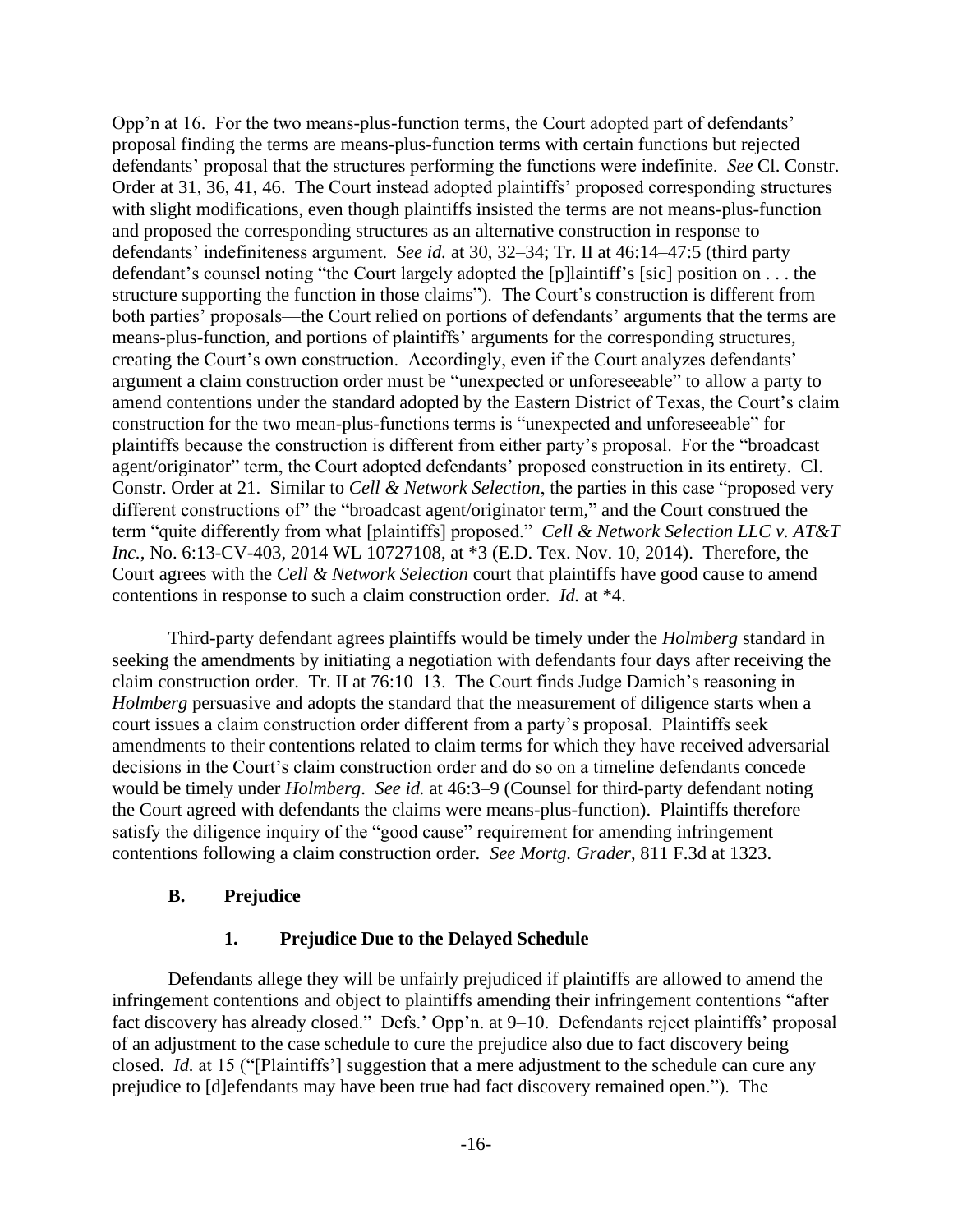prejudice alleged by defendants is "the delay in the case, the cost of the additional discovery, and the risk and the time period that's now elapsed." Tr. II at 59:9–11.

Defendants contend the *Holmberg* decision supports denying plaintiffs' amendments because fact discovery was still open in *Holmberg* when the court allowed a party to amend its contentions*,* whereas in this case fact discovery closed years ago (in May 2018). Tr. I at 33:1–8. During oral argument, defendants agreed if the claim construction opinion issued before 2018, plaintiffs should have been allowed to amend the contentions because there would have been substantially less prejudice or even no prejudice for defendants. Tr. II at 32:3–6 (defendants' counsel agreeing plaintiffs would be allowed to amend their contentions if the claim construction order came out by the end of 2017 as "[plaintiffs] were diligent and [the parties] were still in discovery"). Similarly, as discussed *supra* in Section V(B), defendants manifested there was no prejudice in seeking to amend contentions in May 2018. Defs.' Resp. in Opp'n to Pls.' Mot. to Strike at 11 ("Plaintiffs[] . . . fail to establish that [d]efendants' supplement causes them undue prejudice."), ECF No. 118. Accordingly, as of May 2018, when fact discovery already closed, defendants contended the close of fact discovery did not preclude parties from amending contentions. At oral argument, defendants could not articulate an exact timeframe for when plaintiff should no longer have been allowed to amend contentions. *See* Tr. II at 90:25–91:5 (when asked "at what point did it not become okay for [p]laintiffs to move to amend their contentions," the government's attorney stated "I haven't really thought about exactly when a great point would have been.").

In August 2019, defendants still maintained plaintiffs were not unduly prejudiced by permitting defendants' amendments of invalidity contentions. *See* Tr. of Aug. 2019 17:3–11 (government counsel: "previously in deciding some of these motions, the Court has found that . . . if blame is to be assigned [for delay], it has to be shared."). When the Court suggested addressing defendants' amended invalidity contentions after issuing a claim construction order, defendants told the Court both parties could have "a second set of contentions after the *Markman* ruling" without concern for undue prejudice. *Id.* at 23:2–10 (third party defendant's counsel: "So I would suggest that . . . we could provide a second contention, a second set of contentions after the *Markman* ruling, and I assume then [p]laintiff [sic] would have to do the same thing on their infringement contentions."). Accordingly, as of August 2019, even though fact discovery had closed over a year before and the parties anticipated the Court's claim construction would not be available for another few months, defendants contended there was no undue prejudice in allowing parties to have "a second set of contentions after the *Markman* ruling." *See id.* 

In November 2019, the Court allowed defendants to amend their contentions and reopened fact discovery for defendants, as the Court agreed with defendants doing so would not unduly prejudice plaintiffs. *See* November 2019 Order. Defendants saw no prejudice in November 2019 when the Court favored their request for amendments to their contentions, but now allege the delayed schedule of this case will unfairly prejudice them if plaintiffs are permitted to amend contentions. *See* Tr. of Aug. 2019 at 23:2–10. Thus, the undue prejudice alleged by defendants, if it exists, can only be attributed to the delay of a few months between when the claim construction order was expected to issue in early 2020 and the issuance of claim construction order in October 2020.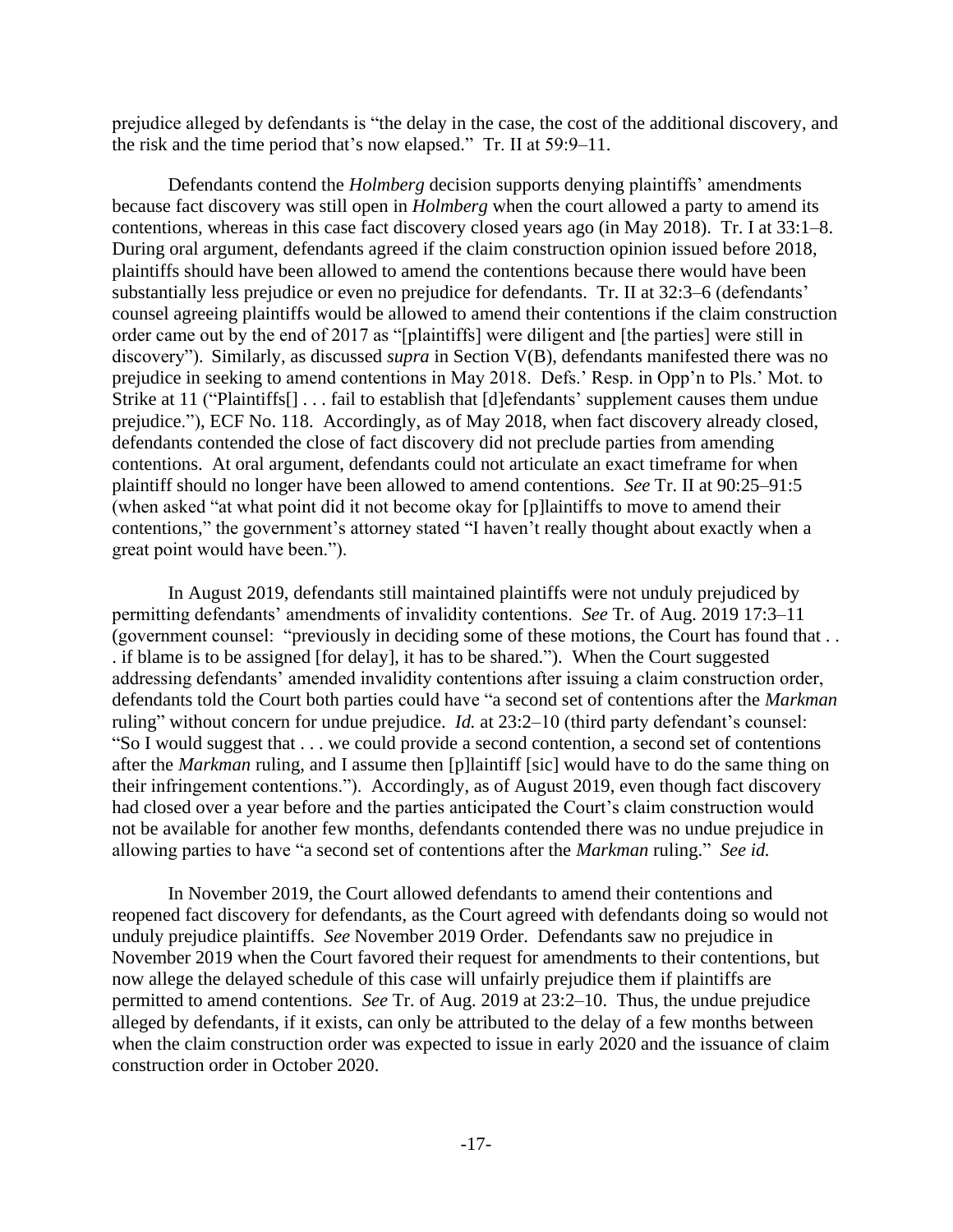According to defendants, allowing a party's amendments would not cause undue prejudice to the other party in May 2018, or in August 2019, or even in November 2019 when the Court allowed defendants' amendments. Defendants even anticipated the need for "a second set of contentions after the *Markman* ruling" during the August 2019 status conference. *Id.* at 23:2–10. Even if the Court agrees with defendants the few-month delay during the pandemic has indeed caused prejudice to the parties, it would be unfair for plaintiffs to bear the blame for such prejudice alone. *See id.* at 17:3–11 (defendants' counsel suggesting "to the extent that there is blame to be assigned for how long this case has been pending . . . it has to be shared").

#### **2. Prejudice Due to the Contents of Plaintiffs' Amendments**

Plaintiffs seek to amend infringement contentions for those claim terms for which the Court did not adopt plaintiffs' proposed constructions: for the "broadcast message originator/broadcast agent" term, the Court adopted defendants' proposal in its entirety and construed the term to "require<sup>[]</sup> submission of a proposed broadcast message by an individual;" for the two means-plus-function terms, the Court agreed with defendants that the terms are means-plus-function and adopted plaintiffs' proposed corresponding structures. Pls.' Mot. for Leave at 9, 11. Defendants contend plaintiffs' proposed amendments "represent a significant expansion of [plaintiffs'] view of the scope of the asserted claims" and defendants were deprived of the opportunity to have full discovery because their scope of discovery was based on plaintiffs' original contentions. Defs.' Opp'n at 10, 14. Plaintiffs argue their proposed amendments do not prejudice defendants because the amendments "accuse the same aspects of the same infringing IPAWS system as the original infringement contentions." Pls.' Mot. for Leave at 8.

Contentions serve a function of notice at the early stages of patent litigation. *O2 Micro Int'l, Ltd. v. Monolithic Power Sys.*, 467 F.3d 1355, 1366 (Fed. Cir. 2006) (approving the practice of amending after claim construction because "[i]f a local patent rule required the final identification of infringement and invalidity contentions to occur at the outset of the case, shortly after the pleadings were filed and well before the end of discovery, it might well conflict with the spirit, if not the letter, of the notice pleading and broad discovery regime created by the Federal Rules"). In their original contentions, plaintiffs provided defendants with notice of the amendments plaintiffs now wish to assert: for the broadcast agent/originator term, plaintiffs cite a portion in the IPAWS system with a broadcast message originator that includes "the logged in user name and COG ID," Exhibit E to Peter J. Chassman Declaration at 64, ECF No. 164 ("Pls.' Contentions");<sup>2</sup> for the means-plus-function terms, plaintiffs' amendments detail the originally

<sup>&</sup>lt;sup>2</sup> Regarding the broadcast agent/originator term, plaintiffs previously contended the COG itself could be the originator or agent, and plaintiffs amend the infringed structure as a combination of a username and associated COG ID in response to the Court's construction requiring the broadcast agent/originator to be "*a person* who submitted a proposed broadcast message." Pl.'s Mot. for Leave at 3 (emphasis added). Claim 23 of the '719 patent recites the limitation "a broadcast originator." On page 64 of plaintiffs' original contention, plaintiffs cite a portion in the IPAWS system allegedly infringing the limitation, in which plaintiffs explain "[a] broadcast message record received by the IPAWS system must identify the broadcast message originator . . . , which must include the logged in user name and COG ID." Pls.' Contentions at 64. Plaintiffs' amendments regarding this limitation, as shown on page 65 of the contentions, repeat plaintiffs' assertion "the IPAWS system associates each broadcast originator (user name [sic]) with a specific COG" and includes an alternative DOE contention. *Id.* at 65. Accordingly, plaintiffs'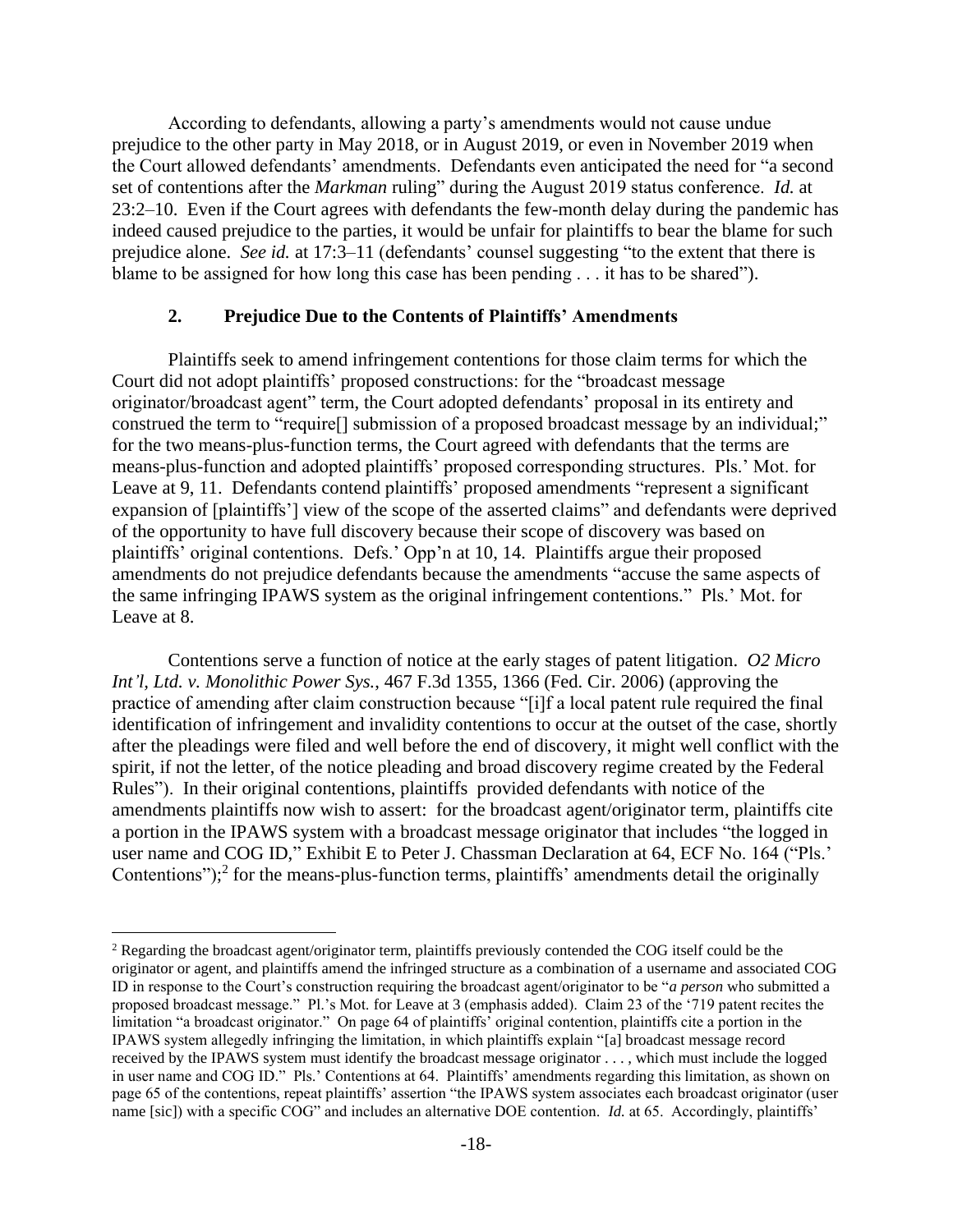identified infringing module into three functions and cite the same infringing element as in the original contention for each function, *id.* at 8, 12;<sup>3</sup> for the DOE amendments, plaintiffs' original contentions include a statement that "[p]laintiffs contend that each of the claims identified above is infringed literally and, in the alternative, under the Doctrine of Equivalents," and plaintiffs' amendments seek to expand their original DOE statement included in prior contentions, Defs.' Opp'n. at 8.<sup>4</sup> Plaintiffs' amendments do not unduly prejudice defendants as they are within the scope of their original contentions. *See O2 Micro Int'l,* 467 F.3d at 1366; *Holmberg* decision at \*5 ("Claim Construction Order . . . made it reasonable for the [parties] to dig deeper than they had previously with respect to [the contentions].").

amendments regarding the broadcast agent/originator term are based on their original contentions and do not alter plaintiffs' infringement positions.

<sup>3</sup> Plaintiffs' amendments regarding the means-plus-function terms are to clarify the corresponding structure in the accused product for each function identified by the Court's claim construction order. *See* Pl.'s Mot. for Leave at 12. Plaintiffs contend their amendments accuse the same modules within the IPAWS system as in the prior contentions. *Id.* at 13. During oral argument, defendants alleged plaintiffs' amendments contained newly accused structures. *See*  Tr. II at 51:19–22. For example, defendants allege plaintiffs' amendments on page 12 of the contention includes newly accused structures for the "validating" function of the "admission control module." *See id.* at 52:19–21, 54:18–20. Plaintiffs contend the amendments simply break down the originally accused device into several parts corresponding to each of the identified structures within the claimed module. *See id.* at 50:20–51:2. Claim 1 of the '938 patent recites "a broadcast admission control module configured for" three functions. Plaintiffs' original contentions cited a system allegedly infringing "a broadcast admission control module configured for receiving . . . , validating . . ." as one limitation within claim 1. Pls.' Contentions at 6–7. The amendments break down the admission control module into two claim limitations: "a broadcast admission control module configured for receiving . . ." and "a broadcast admission control module configured for validating . . . ." *See id.* at 6, 11 (striking out the term "validating . . ." in the left column of page 6 and moving the term to page 11 in a new row). Plaintiffs explain the amendments are in response to the Court determining this limitation is governed by § 112, ¶ 6. *Id.* at 6. On page 8 of the contentions, plaintiffs strike out a paragraph corresponding to the validating function of the admission module, and the same paragraph is moved to page 12 with a minor alteration. *Id.* at 8, 12 (moving a paragraph starting with "[t]he IPAWS system . . . is configured for validating"). Accordingly, plaintiffs' amendments regarding the means-plus-function terms are based on their original contentions and do not alter plaintiffs' infringement positions.

 $4$  Defendants argue the boiler-plate DOE statement in plaintiffs' contentions cannot support the later amendments. Defs.' Opp'n at 8–9 (citing *Nike, Inc. v. Adidas Am. Inc.*, 479 F. Supp. 2d 664 (E.D. Tex. 2007)). During the oral argument, defendants distinguished *Nike* from the current scenario, as in *Nike* the boilerplate DOE language was in the original contention but dropped later in intermediate contentions. Tr. II at 87:17–22. Defendants are not able to identify a case from the Federal Circuit, or even a district court, ruling boilerplate DOE language is insufficient to allow for later amendments. *See id.* at 87:2–88:1. Defendants also relied on *Realtime Data, LLC v. Morgan Stanley,*  554 F. App'x 923 (Fed. Cir. 2014), *Kruse Tech. P'ship v. Volkswagen AG*, 544 F. App'x 943 (Fed. Cir. 2013), and *Power Integrations, Inc. v. Fairchild Semiconductor Int'l, Inc.*, No. C 09-5235 MMC (MEJ), 2013 WL 4604206 (N.D. Cal. Aug. 28, 2013), to argue plaintiffs should not be allowed to amend the DOE contentions based on the place-holder language in original contentions. Defs.' Opp'n at 14. In *Realtime,* the district court denied plaintiff's DOE amendments because plaintiff dropped the DOE argument in intermediate contentions and did not seek the court's leave for the amendments. *See Realtime Data, LLC v. Morgan Stanley*, No. 11 CIV. 6696 KBF, 2012 WL 3158196, at \*3 (S.D.N.Y. Aug. 2, 2012), *aff'd*, 554 F. App'x 923. The Federal Circuit affirmed, finding "[t]he district court thus did not abuse its discretion by precluding [plaintiff] from asserting infringement allegations under the doctrine of equivalents." *Realtime Data, LLC*, 554 F. App'x at 938. In *Kruse,* the Federal Circuit denied plaintiff's change of its DOE contentions because "it was a change to the theory of infringement that would likely have meant re-opening of *Markman* proceedings and extending discovery." *Kruse*, 544 F. App'x at 953. In *Power Integrations*, the court denied plaintiff's amendments after finding a two-month delay in seeking amendments was not diligent. *Power Integrations, Inc.*, 2013 WL 4604206, at \*4. Here, plaintiffs do not drop the DOE position in any of their intermediate contentions, plaintiffs are properly seeking the Court's leave for the amendments, plaintiffs' amendments do not necessitate reopening claim construction, and the Court finds plaintiffs are diligent in seeking the amendments. Accordingly, the cases cited by defendants are not applicable to the present case.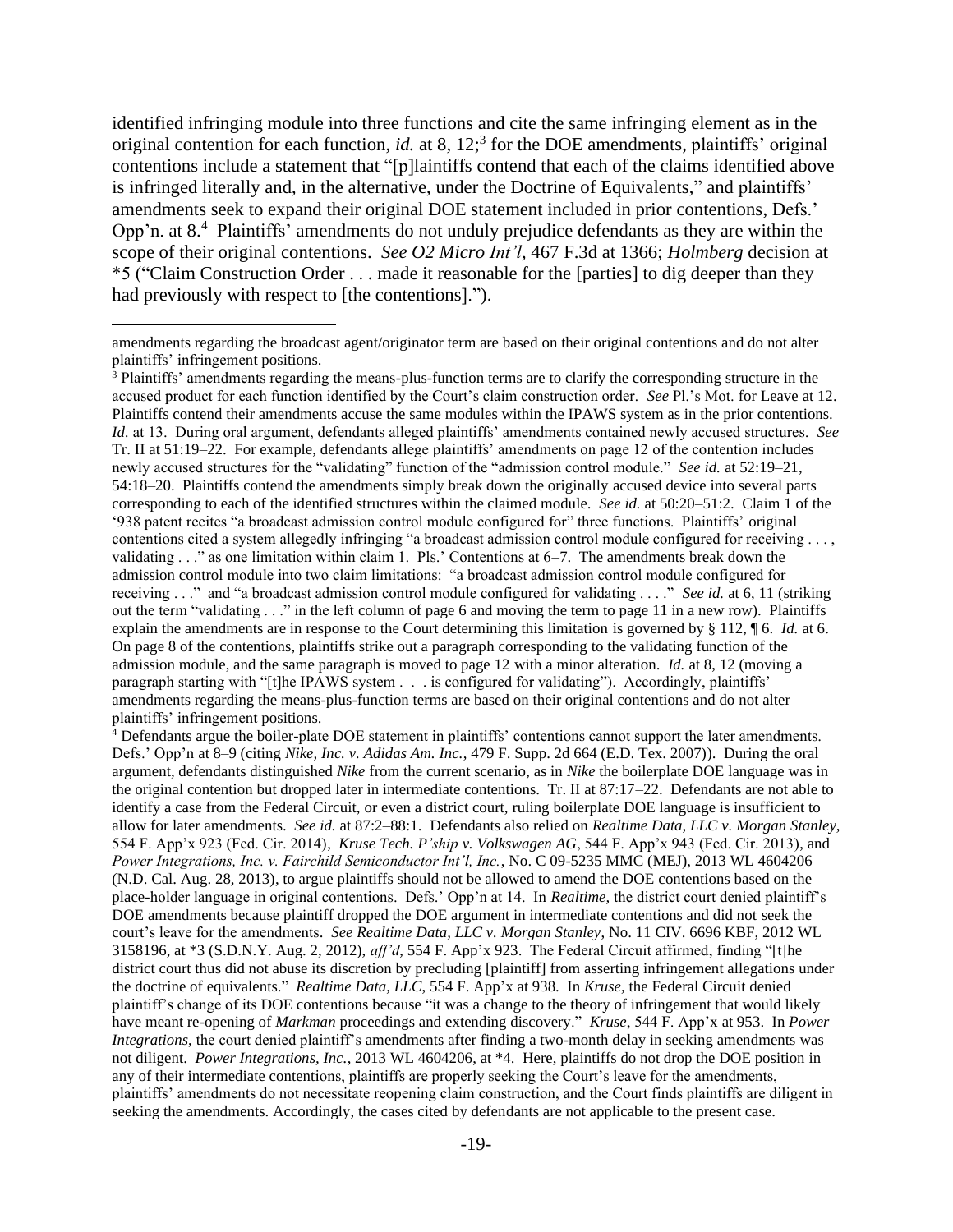Defendants' argument that amendments after claim construction deprive them of the opportunity to conduct full discovery is not supported by the record. During oral argument, when asked if defendants conducted discovery based on notice provided in plaintiffs' claim construction briefs, defendants stated they incorporated plaintiffs' proposed claim construction into the scope of fact discovery. Tr. II at 49:19–21 (defendants' counsel: "I'm not saying we weren't cognizant of what was in the other side's construction[] [during discovery]"). Discovery and pre-trial proceedings are a fact-finding process for parties to discover new information, and therefore courts allow parties to supplement their contentions upon a showing of good cause and no undue prejudice to the other side, with new information as the case progresses. *O2 Micro Int'l*, 467 F.3d at 1366 (approving the practice of amending after claim construction because "[i]f a local patent rule required the final identification of infringement and invalidity contentions to occur at the outset of the case, shortly after the pleadings were filed and well before the end of discovery, it might well conflict with the spirit, if not the letter, of the notice pleading and broad discovery regime created by the Federal Rules"); *Kruse Tech. P'ship v. Volkswagen AG*, 544 F. App'x 943, 953 (Fed. Cir. 2013) ("The patent local rules seek to balance the right to develop new information in discovery with the need for certainty as to the legal theories." (internal citation omitted)).

Since defendants had notice regarding the scope of plaintiffs' amendments—and should have conducted discovery accordingly—the Court is not persuaded by defendants' argument they were deprived of full discovery by plaintiffs' later asserted amendments. *See O2 Micro Int'l*, 467 F.3d at 1366; *see also Holmberg* decision at \*5 ("Claim Construction Order . . . made it reasonable for the [parties] to dig deeper than they had previously with respect to [the contentions]."). The Court finds the record demonstrates plaintiffs' proposed amendments are within the scope of the original infringement contentions. Defendants received notice of plaintiffs' alleged infringement positions from the original contentions as well as other exchanges, and defendants proceeded with discovery scope based on such notice. Accordingly, the Court finds defendants are not unduly prejudiced by plaintiffs' proposed amendments. *See O2 Micro Int'l*, 467 F.3d at 1366.

# **C. Conclusion Regarding Case Procedure Timing and Plaintiffs' Diligence in Seeking Amended Contentions After Delayed Claim Construction**

Plaintiffs have been diligent in seeking amended contentions regarding claim terms for which they received adverse decisions in the claim construction order. Plaintiffs' amendments did not unfairly surprise defendants, as they were within the scope of original infringement contentions. The prejudice alleged by defendants—if any—is primarily attributed to the unfortunate few-months delay caused by the COVID pandemic in early 2020 and such prejudice can be alleviated by further extending any future deadlines. Accordingly, as detailed *supra* in Sections VII(A) and (B), plaintiffs demonstrate good cause in seeking infringement contention amendments in response to the Court's claim construction order, and plaintiffs' amendments shall be permitted. *See Mortg. Grader*, 811 F.3d at 1323.

A patent case's schedule must consider the complicated interplay between the parties' contentions, claim construction, and fact discovery. A claim construction order heavily impacts,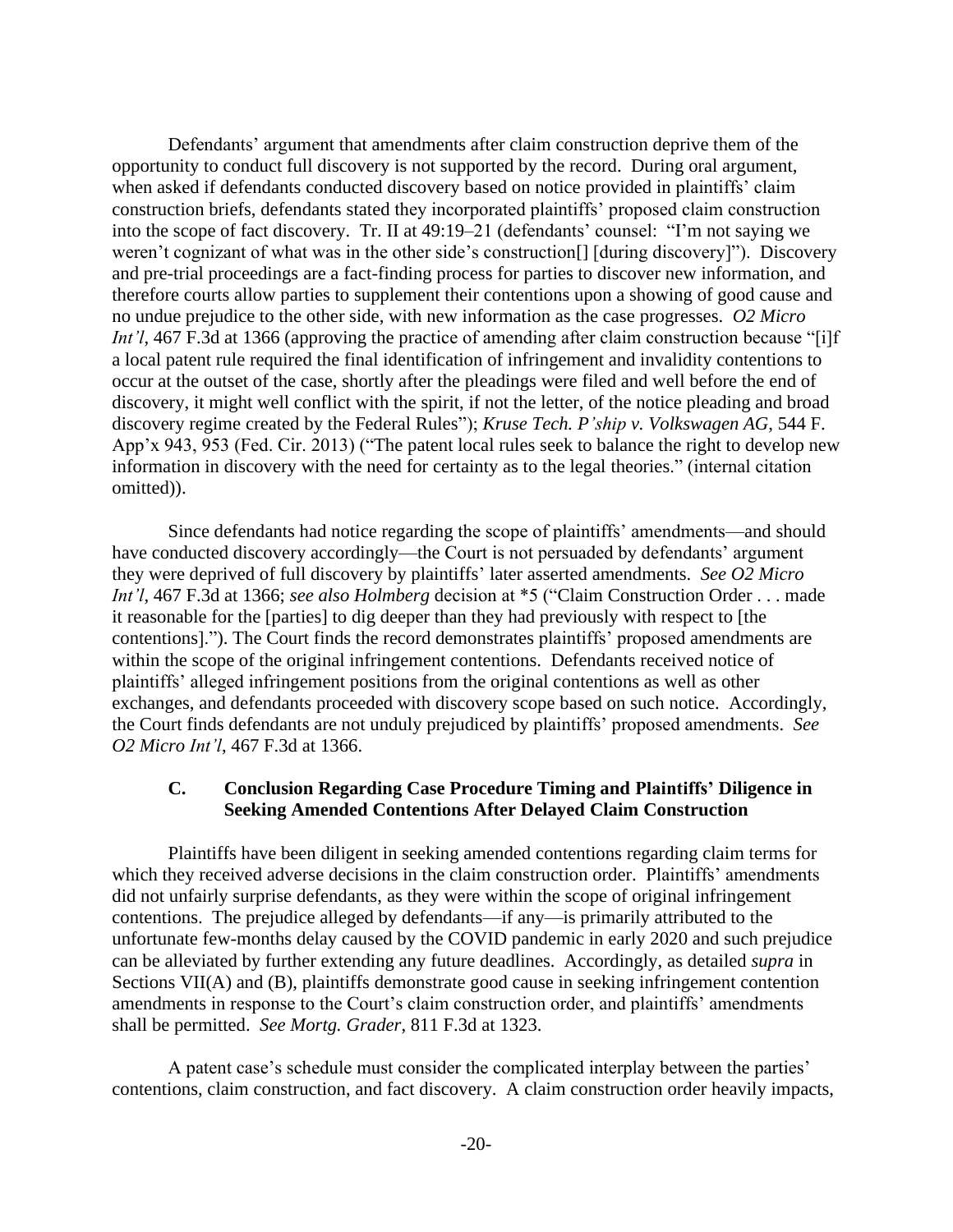if not determines, the scope of the parties' discovery because "[t]he purpose of claim construction is to 'determin[e] the meaning and scope of the patent claims asserted to be infringed.'" *O2 Micro Int'l Ltd. v. Beyond Innovation Technology Co., Ltd.,* 521 F.3d 1351, 1360 (Fed. Cir. 2008) (quoting *Markman v. Westview Instruments, Inc.,* 52 F.3d 967, 976 (Fed. Cir. 1995) (en banc), *aff'd* 517 U.S. 370 (1996)). Regarding the importance of early claim construction, for comparison, some judges do not open fact discovery until the day after the *Markman* hearing. *See* Judge Albright's Order Governing Proceedings—Patent Case (available on [https://www.txwd.uscourts.gov/judges-information/standing-orders/\)](https://www.txwd.uscourts.gov/judges-information/standing-orders/). In the present case, the claim construction order issued three years after the *Markman* hearing due to a myriad of issues—case transfer, the parties' convoluted discovery disputes, and the COVID pandemic. Nevertheless, had the parties contemplated the potential impact of a claim construction order on the scope of discovery, and designed the case schedule accordingly, the parties would not have encountered the current dilemma regarding a claim construction order that leads to the need for reopening fact discovery.<sup>5</sup> Given lessons learned in the present case, the Court suggests future parties consider case management procedures beginning with claim construction, similar to what other judges require.<sup>6</sup>

The parties' contentions in a patent case primarily serve a notice function. *See O2 Micro Int'l*, 467 F.3d at 1366. Courts require the parties to serve initial contentions and allow them to finetune their positions as more information is uncovered during the discovery proceedings. *See* 

<sup>&</sup>lt;sup>5</sup> "Theoretically, claim construction can occur at virtually any point in the case: prior to discovery, pursuant to motions for summary judgment, or following the close of evidence at trial." MANUAL FOR COMPLEX LITIGATION (FOURTH) § 33.223, at 607 (2004). Numerous patent law scholars and courts have reviewed the issue of claim construction timing and noted the benefit of having an early claim construction hearing to narrow the issues and focus discovery to facilitate a more efficient proceeding: "[c]ost-cutter sorts recommended a *Markman* hearing well in advance of trial and before expensive complex case discovery." *See* Edward Brunet, Markman *Hearings, Summary Judgment, And Judicial Discretion*, 9 LEWIS & CLARK L. REV. 93, 97 (2005). Judge Robert Keeton, former Chair of the Rules Committee of the Judicial Conference, supports early claim construction held before the completion of discovery because it "enable[s] the parties and the court to focus discovery in a way that makes more efficient use of party and court resources as the case proceeds." *Id.* at 113 (citing *Vivid Techs., Inc. v. Am. Sci. & Eng'g, Inc.*, 997 F. Supp. 93, 95 (D. Mass. 1997), *aff'd*, 200 F.3d 795 (Fed. Cir. 1999)); *see also MediaCom Corp. v. Rates Tech., Inc., 4 F. Supp. 2d 17, 21 (D. Mass. 1998) ("Questions regarding the construction of patent claims can* now safely be addressed in many circumstances prior to the completion of fact discovery, and certainly before trial."). Professor Chisum also notes "[t]he interpretation of a claim sets the framework for litigation of a patent dispute . . . ." *Id.* (citing 5A DONALD S. CHISUM, CHISUM ON PATENTS § 18.06[2][a][vii], at 18-1116 (2003)). Some commentators further observe early claim construction hearings may facilitate settlement and reduce litigation cost. *See* MANUAL FOR COMPLEX LITIGATION (FOURTH) § 33.223, at 608 (2004) (citing *MacNeil Eng'g Co. v. Trisport Ltd.*, 126 F. Supp. 2d 51, 52 (D. Mass. 2001)). *But cf.* William F. Lee & Anita K. Krug*, Still Adjusting to* Markman*: A Prescription for the Timing of Claim Construction Hearings*, 13 HARV. J.L. & TECH. 55, 86 (1999) (concluding "there is generally one 'right' time for a Markman hearing: after all discovery has been completed, at the time the court considers the parties' summary judgment motions"); *Amgen, Inc. v. Hoechst Marion Roussel, Inc.,* 126 F. Supp. 2d 69, 80 (D. Mass. 2001) (This judge has "consistently taken the procedural approach of conducting the *Markman* hearing at the summary judgment stage of litigation or at the point when discovery has closed and trial is approaching," as "the benefits of so doing range from constitutional concerns arising from conducting such a hearing too soon to efficiency concerns arising from conducting the hearing too late."). <sup>6</sup> The Court's suggestion here is not to be read as recommending prohibition of any discovery before the claim

construction hearing. Indeed, Judge Albright's default schedule enumerates having expert discovery related to claim construction and indefiniteness before the *Markman* hearing, though general fact discovery does not open until the day after the *Markman* hearing. *See* Order Governing Proceedings—Patent Case (available on https://www.txwd.uscourts.gov/judges-information/standing-orders/).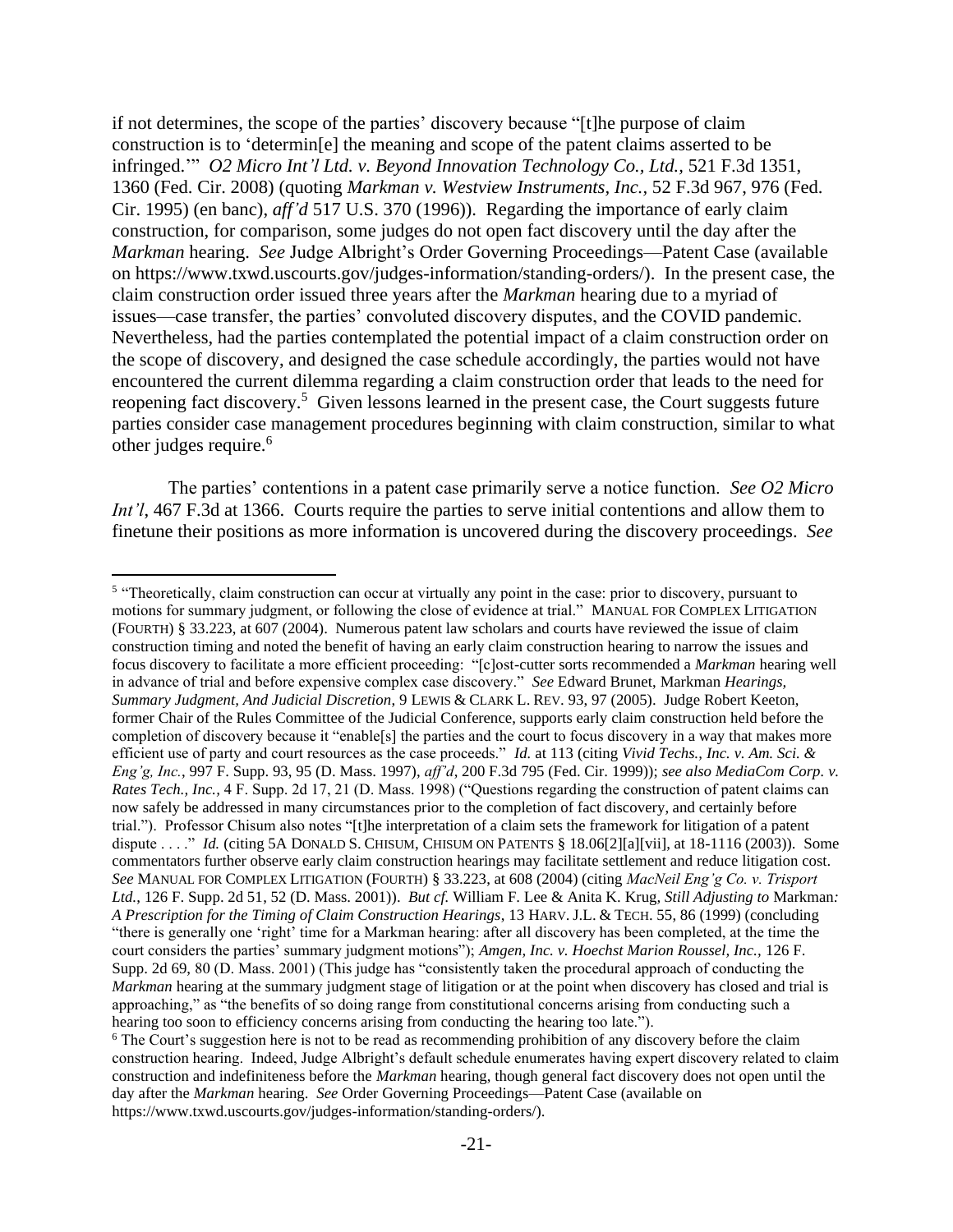*id.*; *see also Kruse Tech. P'ship v. Volkswagen AG*, 544 F. App'x 943, 953 (Fed. Cir. 2013). As reviewed in Section VI(B) *supra*, local patent rules of the Northern District of California, the Eastern District of Texas, and the District of Massachusetts all allow amending contentions after a court's claim construction order upon a showing of "good cause." The Federal Circuit understands trial courts need discretion to control their dockets through implementing local patent rules that strike a balance between the breadth of fact discovery at the onset of litigation and the need for certainty of parties' arguments throughout the litigation process. *See Mortg. Grader, Inc. v. First Choice Loan Servs. Inc.*, 811 F.3d 1314, 1323 (Fed. Cir. 2016) (affirming the trial court's decision allowing defendant to amend invalidity contentions under an abuse of discretion standard); *see also Kruse*, 544 F. App'x at 953 ("The patent local rules seek to balance the right to develop new information in discovery with the need for certainty as to the legal theories." (internal citation omitted)). If parties were not regularly allowed to amend contentions after a frustrating claim construction order, they may have early necessity to incorporate the opposing party's contrasting proposed claim constructions within infringement contentions prior to the constructions being considered by the court.<sup>7</sup> Both plaintiff and defendant would risk unnecessarily broad discovery at the onset of the proceeding, wasting time and resources for all parties as well as the courts.<sup>8</sup> Accordingly, in addition to deadlines for serving initial contentions, a patent case schedule should contemplate agreement on final contention deadlines after the claim construction order so both parties have opportunity to incorporate final claim constructions within their contentions, and thereafter conduct discovery based on the amended contentions.

## **VIII. Conclusion**

For the reasons set forth above, plaintiffs' Expedited Motion for Leave to Amend Infringement Contentions is hereby **GRANTED**. Plaintiffs are permitted to amend their infringement contentions in the form produced to defendants on 8 November 2020.

On 23 October 2020, plaintiffs requested the Court hold a status conference and later withdrew the request on 26 October 2020. *See* Mot. for Status Conf., ECF No. 157; Mot. to

<sup>&</sup>lt;sup>7</sup> "The court's *Markman* ruling can alter the landscape for a party's infringement or invalidity contentions. Accordingly, . . . it is appropriate to allow limited amendments to a party's infringement or invalidity contentions to account for the *Markman* ruling . . . ." PATENT CASE MANAGEMENT JUDICIAL GUIDE (THIRD) §5.1.5 (2016) (citing N.D. Cal. Patent L.R. 3-6).

<sup>8</sup> Numerous courts and patent law scholars also recognize barring broad discovery until after claim construction is cost-saving in patent infringement lawsuits. *See, e.g.,* Paul Gugliuzza, *Patent Litigation Reform: The Courts, Congress, and the Federal Rules of Civil Procedure*, 95 B.U. L. REV. 279, 292 (2015) ("The claim construction order might definitively resolve the issue of infringement (or, in fewer cases, validity) in the defendant's favor, so barring broader discovery until claim construction is resolved would result in cost savings in those cases."). Some district court judges have found one party's pre-claim construction discovery based on the opposing party's contention "a waste of time and resources," and such discovery "is not required for claims construction." *Bonutti Skeletal Innovations LLC v. Linvatec Corp.*, No. 6:12-CV-1379-ORL-22, 2014 WL 186123, at \*4 (M.D. Fla. Jan. 16, 2014) (finding defendant's interrogatory based on plaintiff's contentions is "premature, oppressive and overbroad" before the court's claim construction order); *see also Monsanto Co. v. E.I. Du Pont De Nemours and Co.,* No. 4:09cv00686ERW, 2012 WL 27936, at \*2 (E.D. Mo. Jan. 5, 2012) (finding contention interrogatories do not need to be fully answered until discovery is near completion).